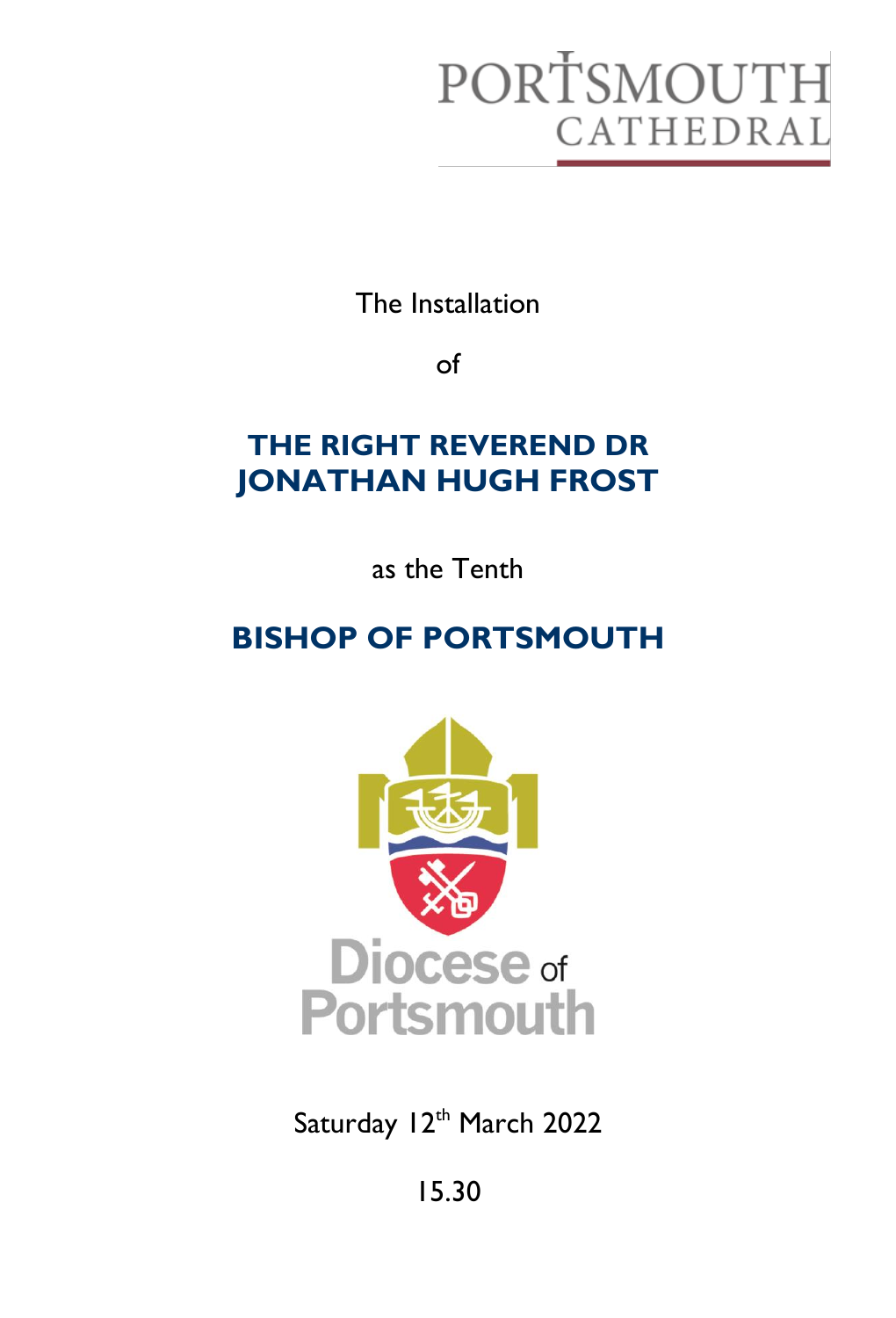# **A Message from Bishop Jonathan**

Dear Friends,

It is a joy to gather together in prayer with friends old and new. For the journeys each of you have made so generously to be here today, thank you.

The vocation to live, pray and serve the Kingdom of God - the calling of the Diocese of Portsmouth and one way of describing the calling of the *whole* Church - is a gracious invitation to participate in God's life and to share God's love, in and for the world.

I am eager to say 'yes' to this calling, with its complex challenges and opportunities for service - and to encourage the people of our generation to do so too, in their own very particular and specific communities and contexts.

As we pray today, the people of Ukraine, in their anguish and plight, remain on our hearts. You may like to offer the prayer written by Brother Alois of Taizé, in the days ahead.

My thanks to everyone participating in today's inauguration: to Christina and Oren; to our Stewards, Vergers, Choirs and Musicians; to the Dean, the Canon Precentor, Liz Snowball and those at the Cathedral and Bishopsgrove who have worked so hard to enable this day to come together.

Come Holy Spirit! Kindle in us the fire of your love.

+ Jonathan

*Christ Jesus, you came into the world to bear witness to the truth of God's love. The violence of the world was unleashed against you, but it was not able to overcome your love. Today be close to the countless victims of human violence in Ukraine and other parts of the world. Show them your presence; give them your peace, you who are the Saviour of all life. Amen.*

> A prayer of Brother Alois *The Taizé Community*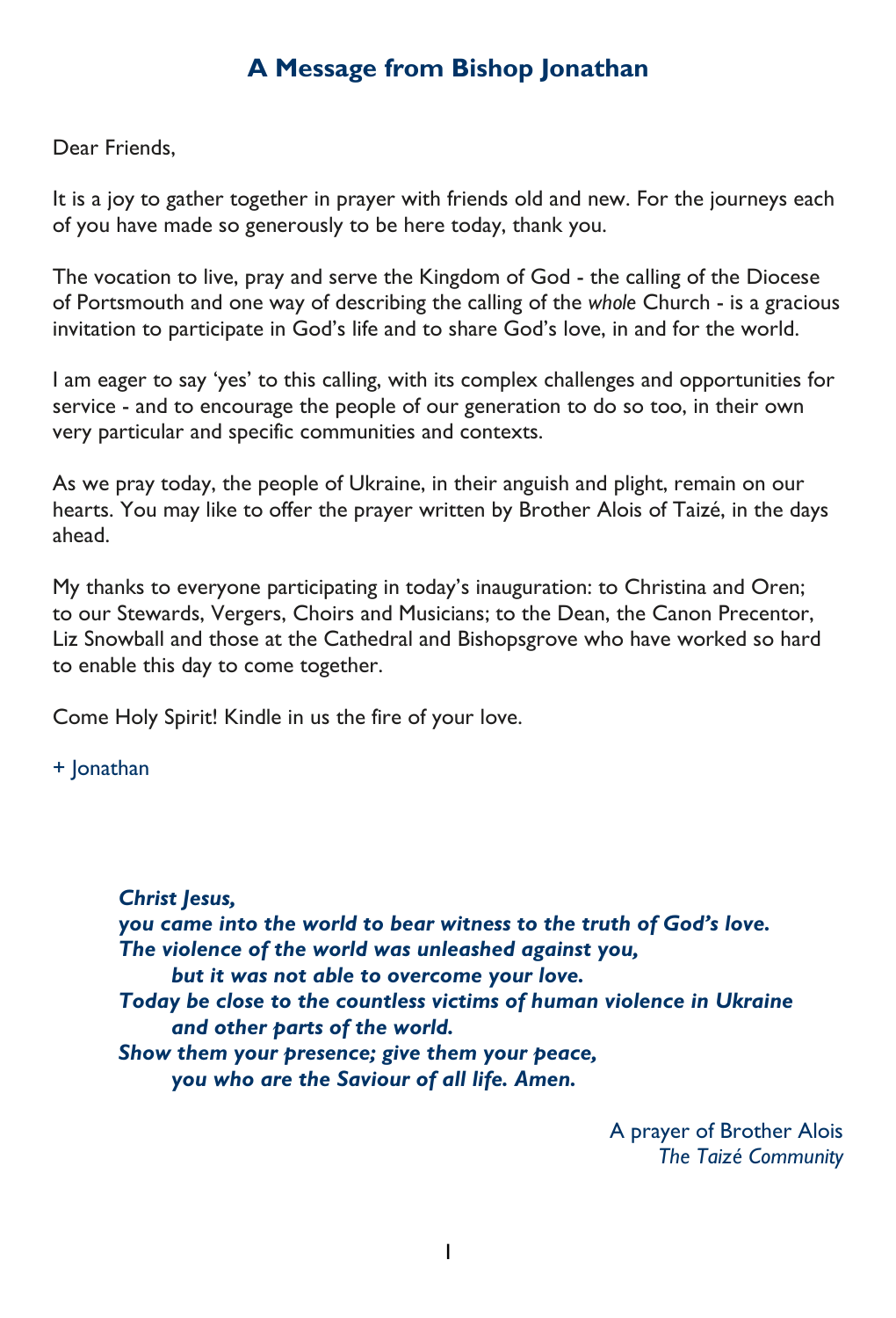# **The Archbishop's Charge**

# **A CHARGE TO THE RIGHT REVEREND JONATHAN FROST CONFIRMED BISHOP OF PORTSMOUTH**

## **To our well-beloved brother in Christ, Jonathan, now Bishop of Portsmouth**

*- I recall to you God's mission entrusted by Christ to His Church to proclaim God's Kingdom, to heal the sick and to make disciples of all nations. As the Crown Nominations Commission considered prayerfully and carefully the call of the new Bishop of Portsmouth to share the historic and eternal gospel with a changing world, and to encourage all Christians in their witness so that more people become disciples of Jesus Christ, they discerned an especial sense of urgency around tasks and ministries which I now set before you, to guide you as you prepare to take up your new office.*

As a Bishop within the Church of England you are called

- To proclaim the narrative of the hope of the Gospel of Jesus Christ and to share this with those who have not yet heard it, at a time of suffering in many communities;
- To share in the collegial leadership of the Church of England through the House and College of Bishops, promoting the unity of the Church, and leading it in its mission of witness and service;
- To discern with them, and others, the future shape of Church and its ministry as we seek to live out our vocation both locally and nationally, exploring opportunities for deeper relationships with neighbouring dioceses in relation to shared administration and episcopal oversight.

## As Diocesan Bishop of Portsmouth you are called

- To share the Gospel with all, in and outside the Church, encouraging other disciples to be bold in knowing, living and sharing their faith and in refreshing the ministry of God's Church;
- To lead the diocese on its journey of transformation, supporting the diocesan leadership as they navigate a complex agenda, shaping implementation and holding together those who support change and those for whom it is not easy;
- To enable all in their ministry, promoting every member ministry by empowering laity in their leadership whilst providing a safe space for clergy to explore their evolving ministry, ensuring their wellbeing and equipping them for the future;
- To encourage people in sharing the Good News in localities and networks, with a focus on drawing young people to the Christianity and on broadening engagement with mixed ecology and different traditions of the Church;
- To lead engagement in the Living in Love and Faith exploration enabling the participation of all in the process;
- To work in partnership with secular leaders, responding to the many social and economic challenges faced by communities, deepening Gospel impact in people's lives.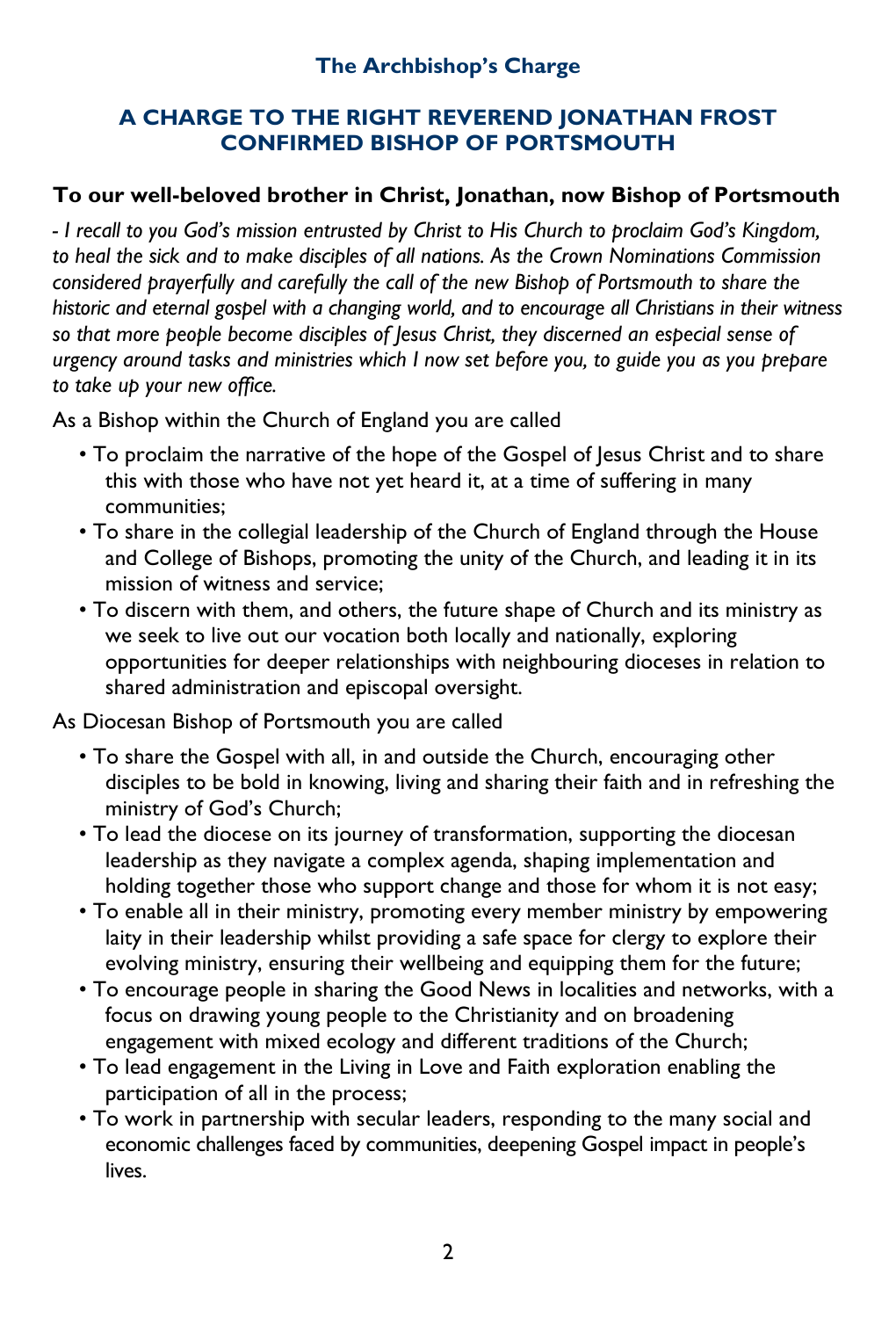Bishop Jonathan – you have a particular accountability for ensuring that the Diocese of Portsmouth is a safe place for children and adults at risk and that it models the highest standards of safeguarding in accordance the policies of the Church of England. Jonathan– as a disciple of our Lord Jesus Christ remember you are also called to tend to your own spiritual life and wellbeing in prayer, study and refreshment.

*So may the Lord of heaven, who gives you the will to undertake these things, give you also the strength to perform them, and by his divine providence may his holy angels succour and defend you on earth; and may his Grace and Blessing be with you at all times. Amen.* 

## **+ Justin Cantuar: 18th January 2022**

## **THE SERVICE**

#### *A message from the Dean*

Today's service is a much anticipated and highly significant event in the life of our Diocese and Cathedral. After a thorough process of discernment, and as we incrementally emerge from the shadow of a pandemic, Bishop Jonathan is installed as the tenth Bishop of Portsmouth. As he is anointed and put in his seat – known in Latin as the *cathedra* – this is a moment of celebration and hope, and a visible symbol of his arrival amongst us as our Bishop. In the planning for today, it has been inspiring to hear of Bishop Jonathan's emphasis on young people, and of making the gospel accessible to all people. The inclusion of Cathedral Sing and Choir Church, as well as the fact that the service will be signed, are examples of how we have tried to exemplify these themes in this act of worship.

Bishops are called to be shepherds of Christ's flock, and guardians of the faith of the apostles. They are called to proclaim the gospel of God's kingdom, and to lead his people in mission. In the Cathedral – and in every corner of the diocese – it is our duty and our joy to pray for Bishop Jonathan every day, and to do all we can to support him in fulfilling that calling. As a diocese, we are called to unity of purpose, and to be a single communion of faith and love, with him as our Father in God. So as we rejoice today, let us pray also for one another as a new phase in the life of our Diocese begins; that we may together proclaim afresh the good news of Jesus Christ, so desperately needed in our warring and hurting world.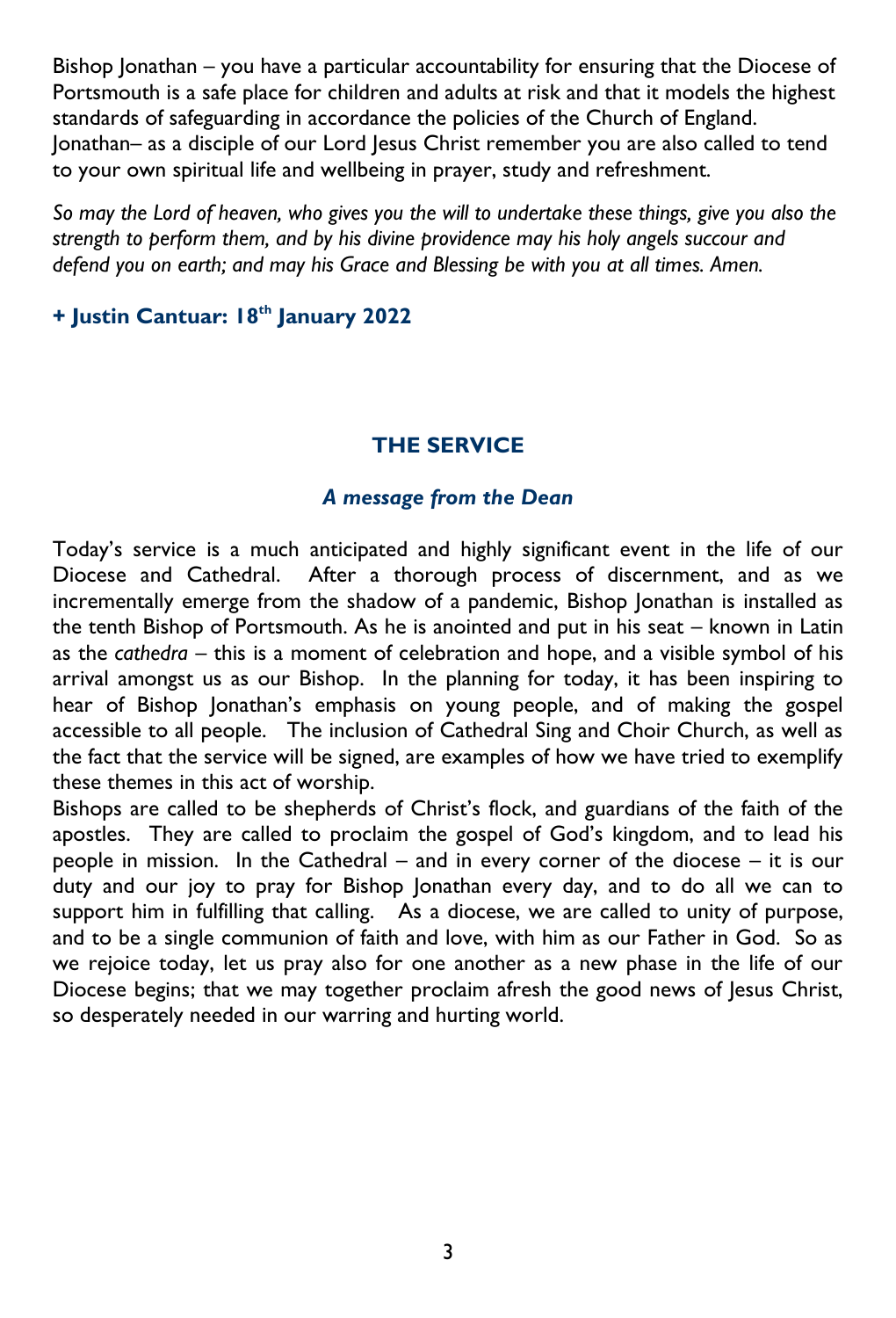# **GENERAL INFORMATION**

You are very welcome to Portsmouth Cathedral and to this service. For your own comfort and safety, please read and take note of the following information.

# **Facilities**

The service will be signed by a BSL interpreter. There may be further seats available in the Navy aisle for those who wish to sit within sight of the signing. Please ask a steward. Toilets are available through the North door in the Cloister area or in Becket Hall (both with disabled access). Members of the congregation are asked not to take photos or make any recording of the service. Please ensure all mobile phones are switched off.

# **Health and Safety**

If you should need medical assistance, please alert one of the stewards and a trained First-Aider will attend. In the unlikely event of an emergency evacuation of the Cathedral, an announcement will be made over the PA system. Please stay in your seat until directed by one of the stewards to leave the building.

# **Donations/Gift Aid**

Bishop Jonathan has asked for donations to support the work of The Children's Society and USPG. Please use the Gift-Aid envelope if possible: there will be collection baskets as you leave. Since everyone is invited to make their way outside at the end for the final Blessing of the City and Diocese, you might prefer to donate before the service if you have a smartphone, or afterwards online via the Diocesan website page for the Bishop's Lent Appeal: [https://www.portsmouth.anglican.org/lentappeal/](https://protect-eu.mimecast.com/s/tHyaCqx69HODgKFZIHS4?domain=portsmouth.anglican.org/)



**The Children's Society** is a national charity working to transform the hopes and happiness of young people facing abuse, exploitation and neglect. Children are supported through their most serious life challenges and the charity campaigns tirelessly for the big social changes that will improve the lives of those who need hope most.



**USPG – United Society Partners in the Gospel -** is an Anglican mission agency that partners churches and communities worldwide in God's mission to enliven faith, strengthen relationships, unlock potential and champion justice.

USPG have announced a special appeal for Ukraine: visit www.uspg.org.uk/ukraine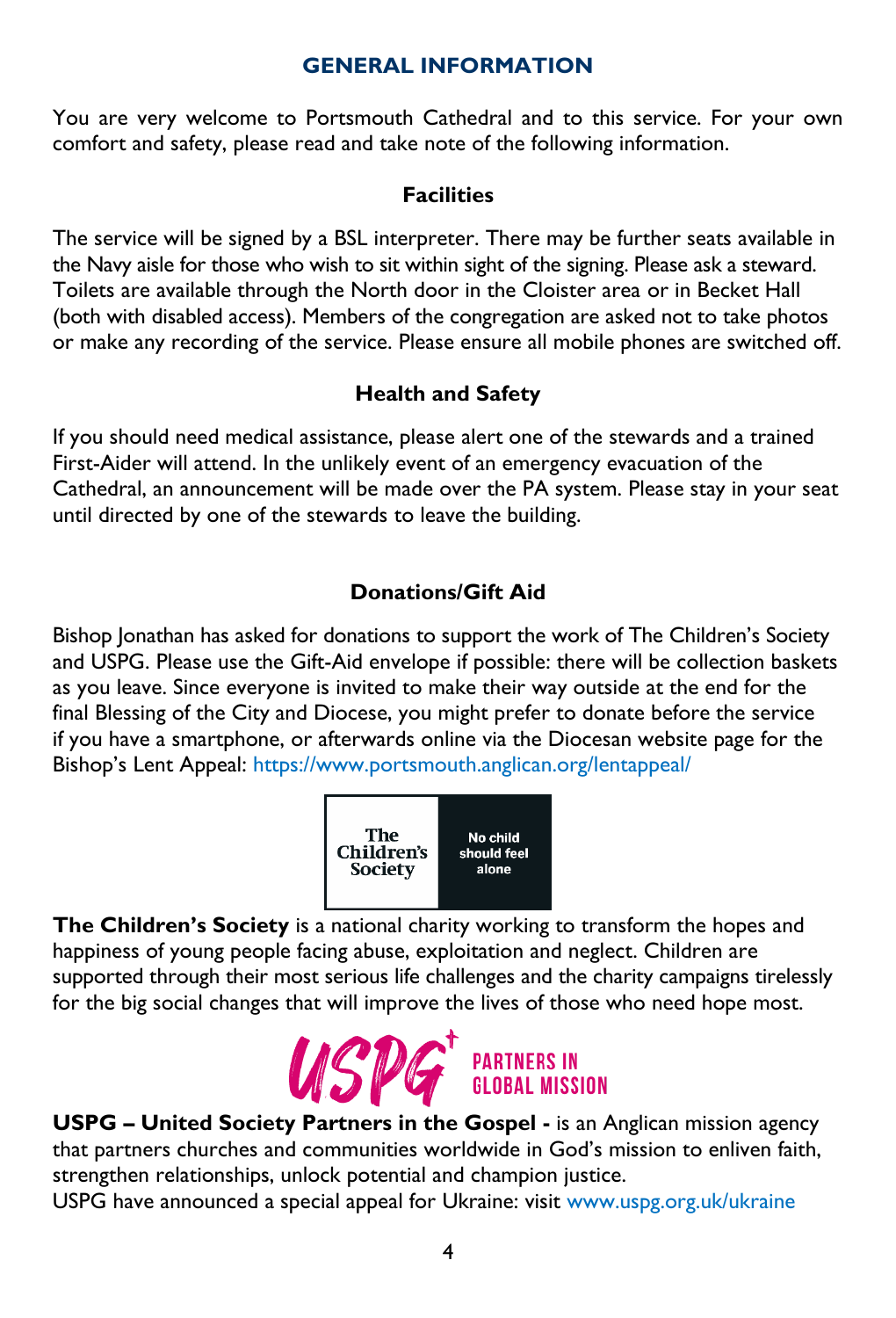## **Choirs/Schools/Musicians**

The children of Choir Church and Cathedral Sing taking part today are from Meon Junior School, Carisbrooke Primary and other schools in Portsmouth and Emsworth. The Choir Church project (jointly run by the Diocese and the Cathedral) is based at St James' Milton. Some of the children, through our Cathedral Sing Programme, now sing with their own church choirs at St Mary's Fratton, St James' Emsworth, and St Mary's Carisbrooke.

The musicians are from St James' Church, Emsworth, directed by Sarah Pinnell.

The Fanfare Trumpets are from the Band of Her Majesty's Royal Marines (Portsmouth) under direction of WO2 Lisa Keachie.

The Choir of Portsmouth Cathedral (Girl Choristers) is conducted by Dr David Price, Organist and Master of the Choristers.

The Organist for this service is Sachin Gunga, Sub-Organist.

The Portsmouth Cathedral Society of Bellringers will ring again after the service. Earlier today a full peal was rung using a new method in honour of the occasion named 'Bishop of Portsmouth Surprise Maximus.'

(You might like to know *Surprise* in this context refers to a particular type of method, and *Maximus* indicates a method for twelve bells.)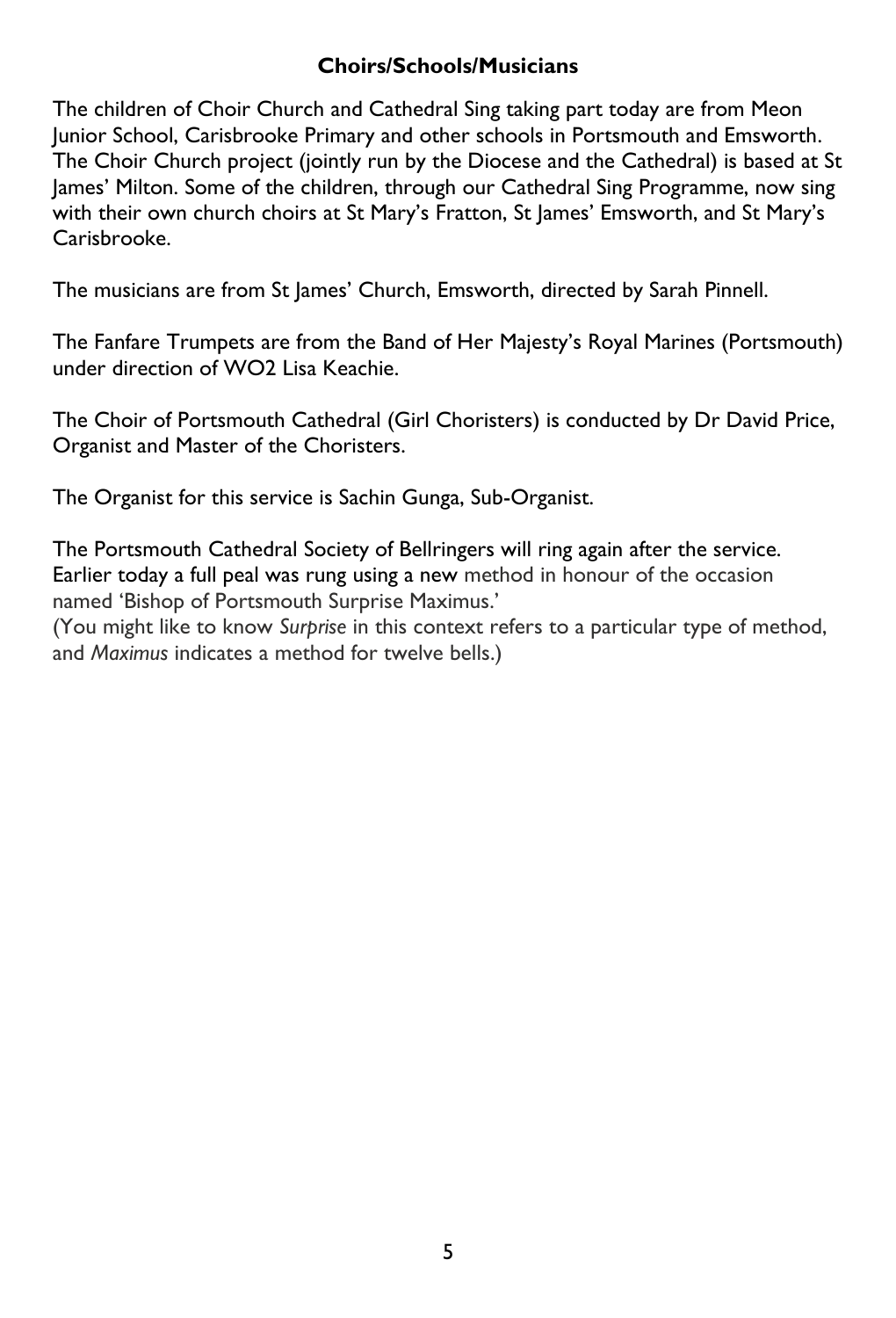#### **MUSIC BEFORE THE SERVICE**

*From 2.45pm Joel Colyer, Portsmouth Cathedral Michael James Organ Scholar, will play.*

Toccata in F Major BuxWV 157 – Dieterich Buxtehude *(1637-1707)*

I - Dawn from *Four Sea Interludes* – Benjamin Britten *(1913-1976) transcribed by Anna Lapwood (b.1995)*

IV from *Variations on Old Hymn Tunes (Book 1) 'God moves in a mysterious way'* – George Dyson *(1883-1964)*

Toccata Giocosa – William Mathias *(1934-1992)*

*At 3.10pm, please remain seated as the Civic procession enters the Cathedral through the West doors and moves to seats in the Quire.*

Verger

The Vice Chancellor of the University of Portsmouth The Chief Executive of Hampshire County Council The Executive Leader of Fareham Borough Council The Chairman of East Hampshire District Council The Leader of Portsmouth City Council

The Worshipful the Mayor and Consort of Havant The Worshipful the Mayor and Mayoress of Fareham The Worshipful the Mayor and Consort of Winchester The Worshipful the Lord Mayor and Lady Mayoress of Portsmouth

> The Member of Parliament for Meon Valley The Member of Parliament for Portsmouth North The Member of Parliament for Portsmouth South

The High Sheriff of the Isle of Wight and Mrs James Atrill The High Sheriff of Hampshire and Mrs Philip Sykes

*Children from Choir Church and Cathedral Sing, together with the Cathedral Choir, enter and sing.*

I give myself to you, Lord, with my mind and its thinking.

I give myself to you, Lord, with my hands and their working.

I give myself to you, Lord, with my eyes and their seeing.

I give myself to you, Lord, with my body and its actions.

I give myself to you, Lord, with my heart and its loving.

*Words: Dedication by David Adam (b.1936) Music: Margaret Rizza (b.1926)*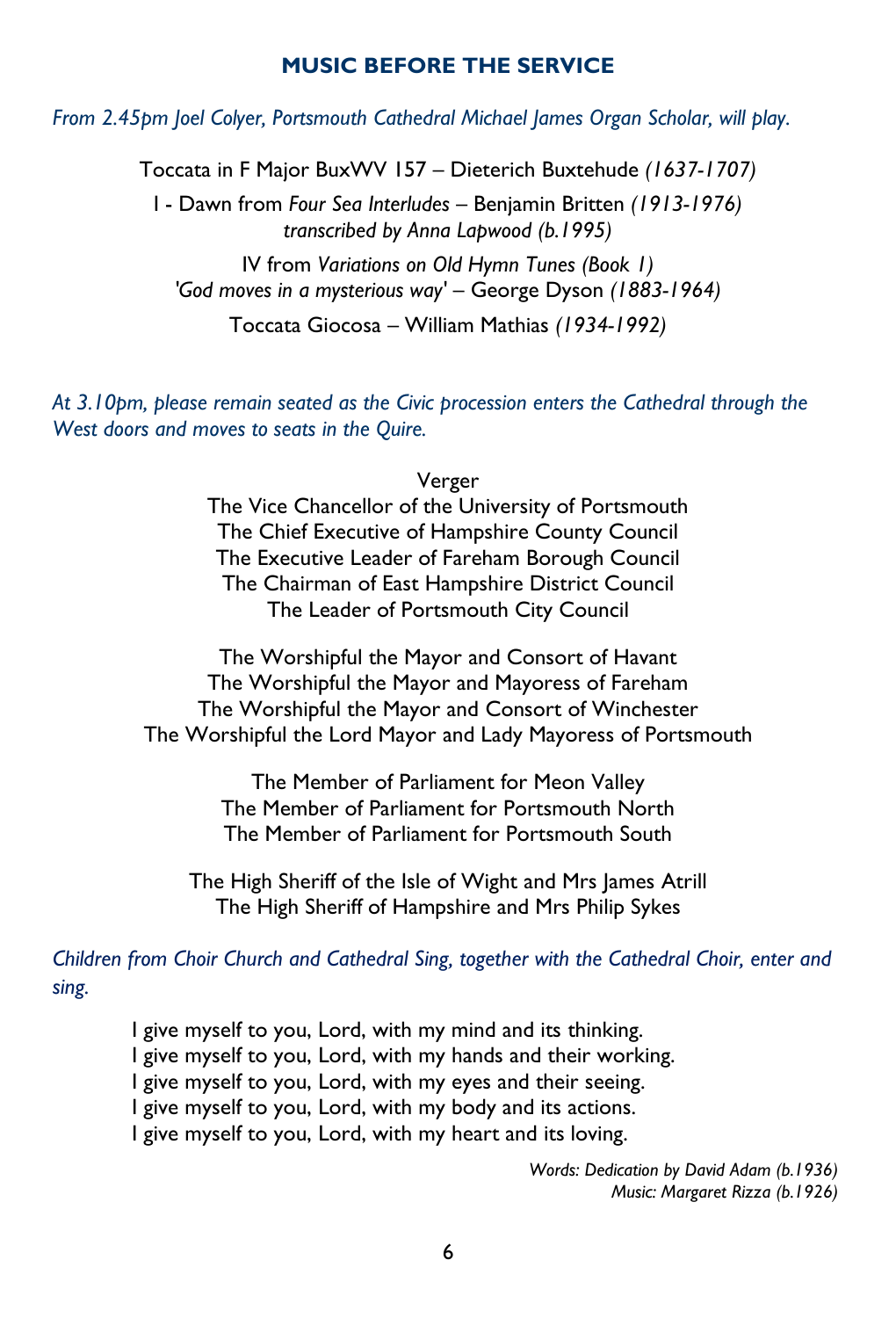*At 3.20pm, all remain seated as the Ecclesiastical procession enters the Nave through the West doors and moves to seats in the Quire and St Thomas Chapel. The Cathedral Foundation moves into the ambulatory.*

> Verger The Diocesan Secretary The Chair of the House of Laity Readers representing the Deaneries of the Diocese Lay Chairs of Deanery Synods Area Deans Ecumenical and Inter-Faith Representatives Verger Bishops Honorary Assistant Bishops in the Diocese of Portsmouth

*Then children from Choir Church and Cathedral Sing, together with the Cathedral Choir, sing (all are encouraged to join in and sing the refrain):*

> My Lord and Saviour is my song; he fills my spirit with delight. To raise me up his arm is strong, the lowly precious in his sight.

#### *Magnificat, magnificat anima mea Dominum.*

*(My soul praises and magnifies the Lord.)*

My name shall live from age to age and every tongue his servant bless; for mercy is their heritage, whose hearts the Holy One confess.

## *Magnificat…*

The proud beguiled by dreams of pow'r, divided and degraded lie; he casts them down from throne and tow'r, and stoops to lift the humble high.

#### *Magnificat…*

He feeds the hungry at his board and sends the rich unfilled away, and, mindful of his promised word, has answered Israel's prayers today.

## *Magnificat…*

With all the elders of our race and those unborn who see this birth. I sing the glory of his race and bring eternity to earth.

*Magnificat… Words: from Luke 1.46-55 adapt. Mary Holtby Music: Margaret Rizza (b.1926)*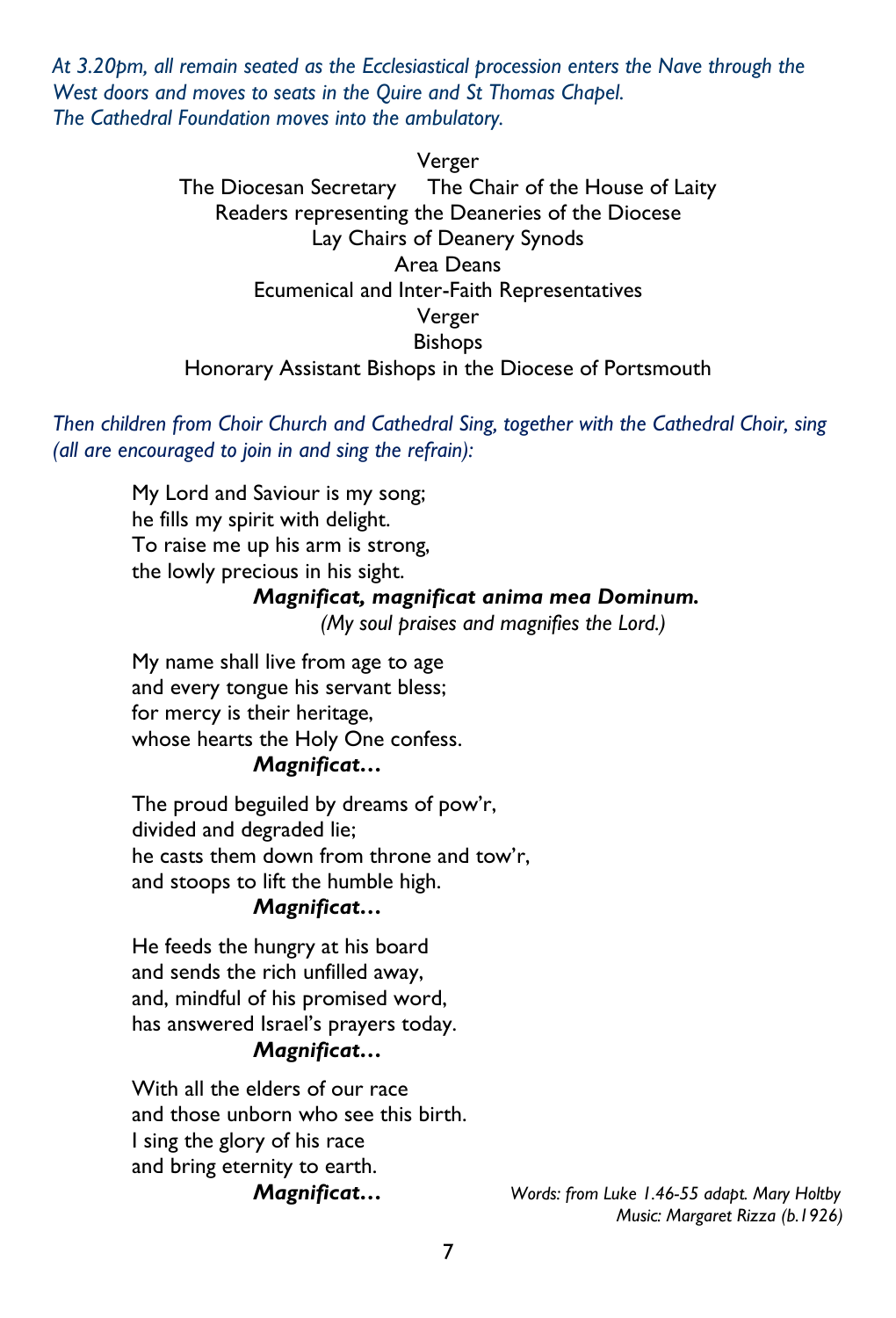*At 3.27pm all stand as the Dean escorts the procession of Her Majesty's Lords-Lieutenant through the West doors to seats in the Quire.*

# Head Verger

## The Dean

Her Majesty's Lord-Lieutenant of the Isle of Wight and Mr Jamie Sheldon Her Majesty's Lord-Lieutenant of Hampshire and Mrs Nigel Atkinson

*At 3.30pm a bell is rung, and the Dean welcomes the congregation.*

## **THE WELCOME**

On behalf of the Chapter and Foundation of Portsmouth Cathedral, welcome. We have gathered to welcome our new Bishop to the diocese and into his Cathedral.

We are here to ask God's blessing on Jonathan's ministry and to pray that God will give us all grace to follow Christ's example of sacrificial love.

Let us be still for a moment and remember God's presence with us now.

God our Father, Lord of all the world,

through your Son you have called us

into the fellowship of your universal Church:

hear our prayer for your faithful people

that in their vocation and ministry each may be an instrument of your love, and give to your servant Jonathan, our Bishop,

the needful gifts of grace; through our Lord and Saviour Jesus Christ, who is alive and reigns with you, in the unity of the Holy Spirit, one God, now and for ever.

#### *All* **Amen.**

Let us sing to God, our hope and our salvation.

*Please stand for the hymn, if you are able to, as the Cathedral procession moves through the Nave.*

The Cross of Portsmouth Acolytes Verger Chapter Clerk and Chief Operating Officer Cathedral Chaplains, Cathedral Reader and Curate Canons of Honour Lay Canons Honorary Canons Lay Members of Chapter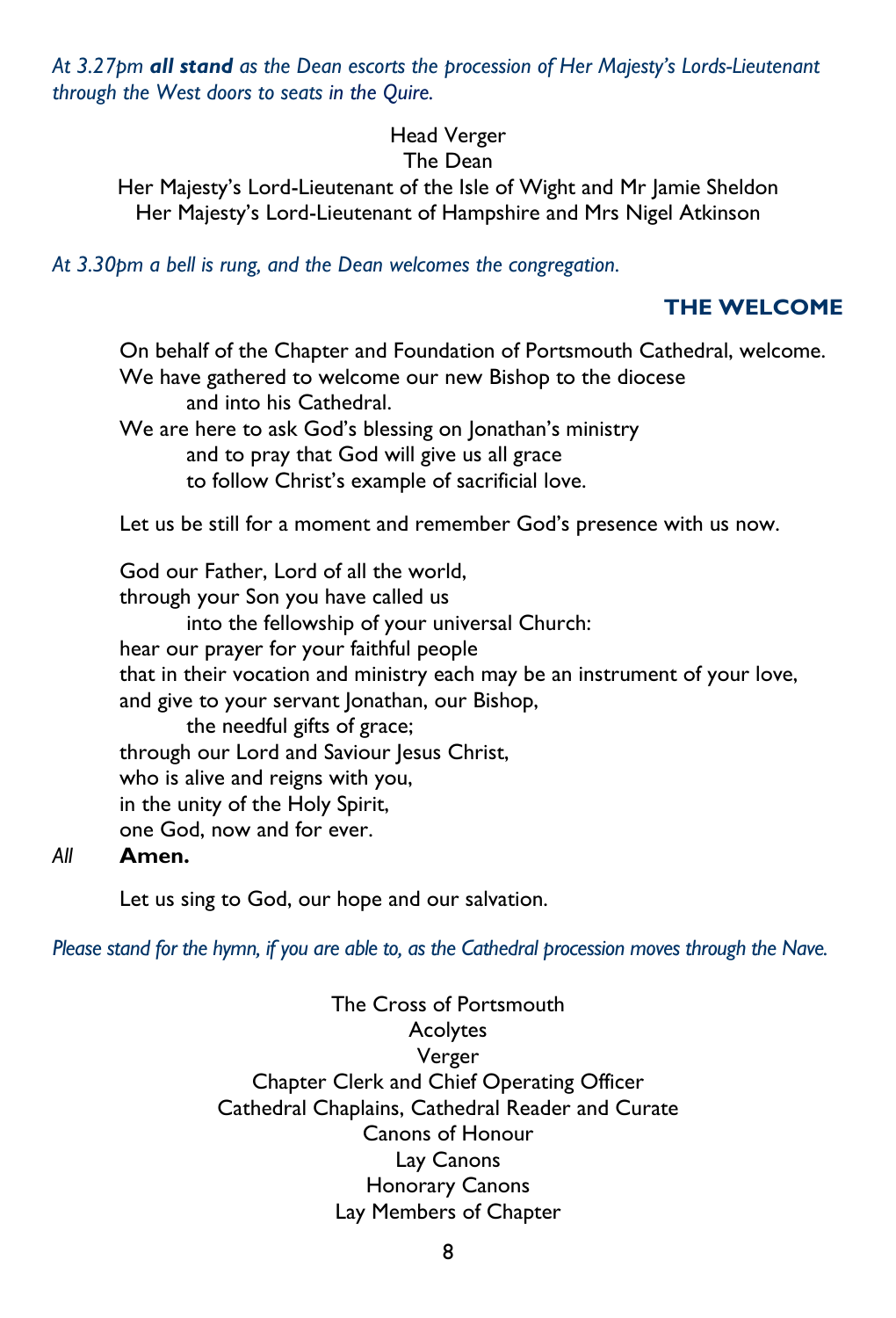#### *The following remain on the Nave crossing:*

Head Verger Canons Residentiary **Archdeacons** The Diocesan Registrar The Deputy Chancellor of the Diocese The Chancellor of the Diocese The Dean

*All sing.*

**Tell out, my soul, the greatness of the Lord: unnumbered blessings give my Spirit voice; tender to me the promise of his word: in God my Saviour shall my heart rejoice.**

**Tell out, my soul, the greatness of his name: make known his might, the deeds his arm has done; his mercy sure, from age to age the same; his holy name, the Lord, the Mighty One.**

**Tell out, my soul, the greatness of his might: powers and dominions lay their glory by; proud hearts and stubborn wills are put to flight, the hungry fed, the humble lifted high.**

*During the last verse of the hymn, the Vesturer of Canterbury leads the Acting Archdeacon of Canterbury, representing the Archbishop and carrying his mandate, and the Provincial Registrar to the Nave dais.*

*Children from Choir Church and Cathedral Sing move ready to welcome Bishop Jonathan.*

**Tell out, my soul, the glories of his word: firm is his promise, and his mercy sure. Tell out, my soul, the greatness of the Lord to children's children and for evermore.**

> *Words: T. Dudley-Smith (b.1926) Tune: WOODLANDS*

## **THE READING OF THE MANDATE**

#### *The Acting Archdeacon of Canterbury says to the Dean*

I bring you greetings from his Grace, the Lord Archbishop of Canterbury and present you with his mandate for the enthronement.

*The Dean replies*

We welcome you to this Cathedral Church, and thank you for bringing greetings from Justin, our Most Reverend Father in God.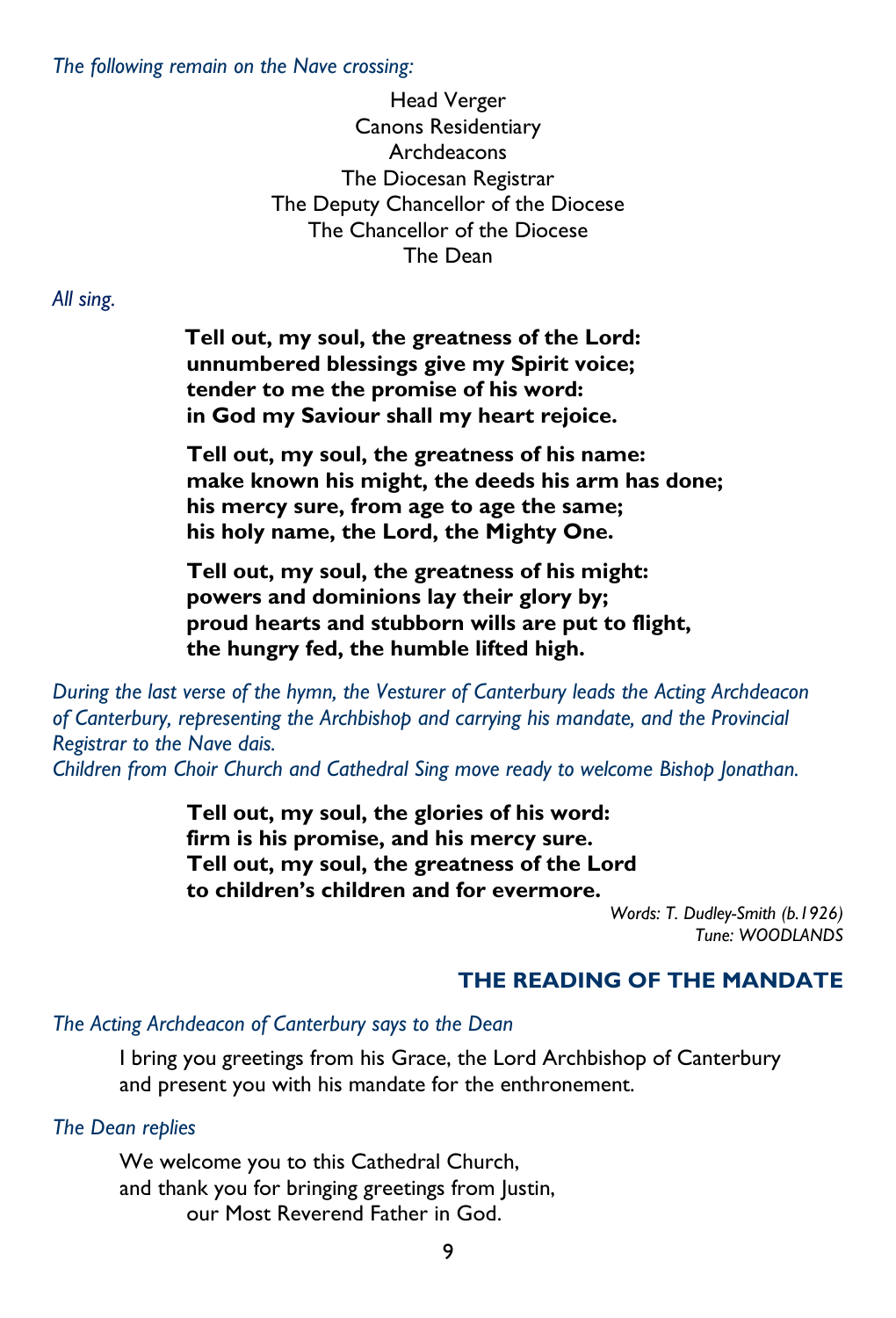*The Dean receives the mandate and hands it to the Chancellor of the Diocese, saying*

Let the mandate be read.

*The Chancellor of the Diocese reads the mandate*

*The mandate is handed back to the Archdeacon.*

## **THE WELCOME OF THE BISHOP**

*Please stand. The West doors are opened and the Bishop enters the Cathedral. Vested in a white robe, he is accompanied by supporting Bishops and colleagues from York Minster, together with the Head Girl and Head Boy of Charter Academy. The Bishop is received by children from Choir Church and Cathedral Sing.*

*As the Bishop moves to the Nave crossing, the Choir sings.*

View me, Lord, a work of thine! Shall I then lie drowned in night? Might thy grace in me but shine, I should seem made all of light.

Cleanse me, Lord, that I may kneel at thine altar pure and white; they that once thy mercies feel, gaze no more on earth's delight.

Worldly joys like shadows fade when the heavenly light appears; but the covenants thou hast made, endless, know not days nor years.

In thy word, Lord, is my trust; to thy mercies fast I fly; though I am but clay and dust, yet thy grace can lift me high.

> *Words: Thomas Campion (1567-1620) Music: Richard Lloyd (1933-2021)*

#### *The Dean says*

Right Reverend Father in God, in the name of our Lord Jesus Christ we welcome you to your Diocese and to your Cathedral Church.

#### *All* **In the name of the Lord, we welcome you.**

#### *The Bishop says*

Grace, mercy and peace from God our Father and the Lord Jesus Christ be with you

*All* **and also with you.**

*Please sit.*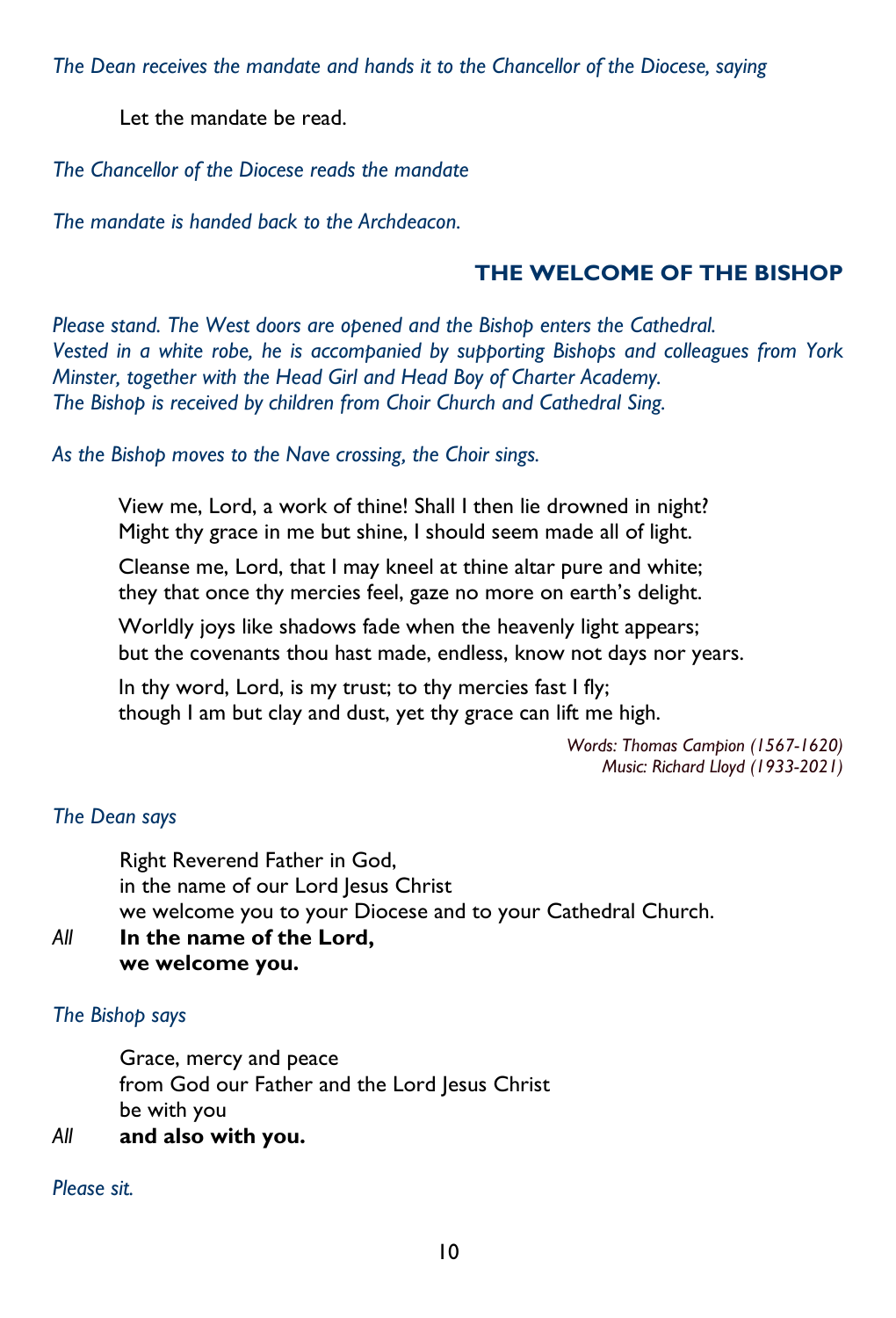## **THE DECLARATIONS**

## *The Preface to the Declaration of Assent is read by the Dean*

The Church of England is part of the One, Holy, Catholic and Apostolic Church, worshipping the one true God, Father, Son and Holy Spirit. It professes the faith uniquely revealed in the Holy Scriptures and set forth in catholic creeds, which faith the Church is called upon to proclaim afresh in each generation.

Led by the Holy Spirit, it has borne witness to Christian truth in its historic formularies, the Thirty-Nine Articles of Religion, the Book of Common Prayer, and the Ordering of Bishops, Priests and Deacons.

In the declaration you are about to make, will you affirm your loyalty to this inheritance of faith as your inspiration and guidance under God in bringing the grace and truth of Christ to this generation and making him known to those in your care?

#### *The Bishop says*

I, Jonathan Hugh Frost, do so affirm, and accordingly declare my belief in the faith which is revealed in the Holy Scriptures and set forth in the catholic creeds and to which the historic formularies of the Church of England bear witness; and in public prayer and administration of the sacraments, I will use only the forms of service which are authorised or allowed by Canon.

### *The Provincial Registrar administers the Oath of Allegiance and Due Obedience, saying*

Bishop Jonathan, on this copy of the scriptures, and before us as your witnesses, I ask you to make your Oath of Allegiance to Her Majesty the Queen and your Oath of Due Obedience to the Archbishop of Canterbury.

## *The Bishop, placing his hand on the illuminated Grailly-Hewitt Gospel Book, says*

I, Jonathan Hugh Frost, do swear that I will be faithful and bear true allegiance to Her Majesty Queen Elizabeth II, her heirs and successors, according to Law: So help me God.

In the name of God. Amen. I, Jonathan Hugh Frost, Bishop of the Church and See of Portsmouth, do profess and promise all due reverence and obedience to the Archbishop and to the Metropolitical Church of Canterbury and to their successors: So help me God, through Jesus Christ.

#### *The Dean says*

Bishop Jonathan, I now invite you take the Oath of Fidelity to the Constitution and Statutes of this Cathedral Church.

## *The Bishop says*

I, Jonathan Hugh Frost, duly elected and confirmed, do swear by almighty God that I will faithfully uphold and observe the Constitution and Statutes of this Cathedral Church of St Thomas of Canterbury in Portsmouth, so far as they are not contrary or repugnant to the law of God and the statutes of this Realm. So help me God.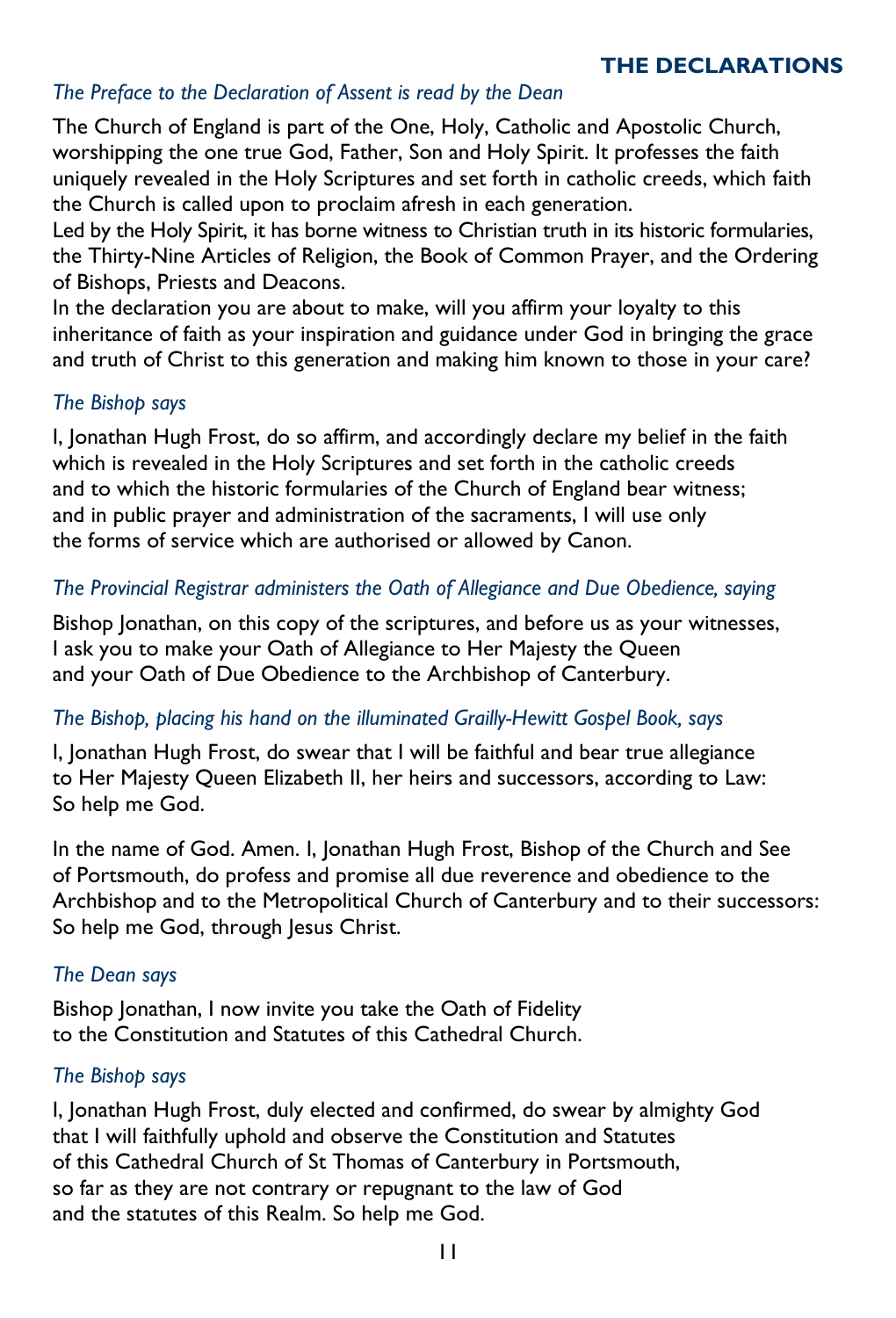*While the declaration and oaths are signed, the organ plays*

Prélude sur le thème du 'Veni Creator' - Maurice Duruflé *(1902-1986)*

# **THE ANOINTING**

*Then the Bishop kneels on the crossing, and all kneel with him. After a short silence, the following hymn is sung.* 

> **Come, Holy Ghost, our souls inspire, and lighten with celestial fire; thou the anointing Spirit art, who dost thy sevenfold gifts impart.**

**Thy blessed unction from above is comfort, life, and fire of love; enable with perpetual light the dullness of our blinded sight.**

**Anoint and cheer our soilèd face with the abundance of thy grace; keep far our foes, give peace at home; where thou art guide no ill can come.**

**Teach us to know the Father, Son, and thee, of Both, to be but One; that through the ages all along this may be our endless song:**

**Praise to thy eternal merit, Father, Son and Holy Spirit. Amen.**

> *Words: John Cosin, based on* Veni Creator Spiritus *Tune: VENI CREATOR SPIRITUS*

*Please sit. The Bishop is anointed by the Bishop of Edmonton, Commissary for Portsmouth during the vacancy in see, the Acting Archdeacon of the Meon and the Archdeacon of Portsdown. The Bishop of Edmonton says*

> As the Father anointed our Lord Jesus Christ through the power of the Holy Spirit so may he pour out upon you the virtues of his abundant grace, to reconcile, strengthen and sanctify his people, now and for ever.

*All* **Amen.**

*The Bishop of Edmonton anoints the forehead of the Bishop with the Oil of Chrism.*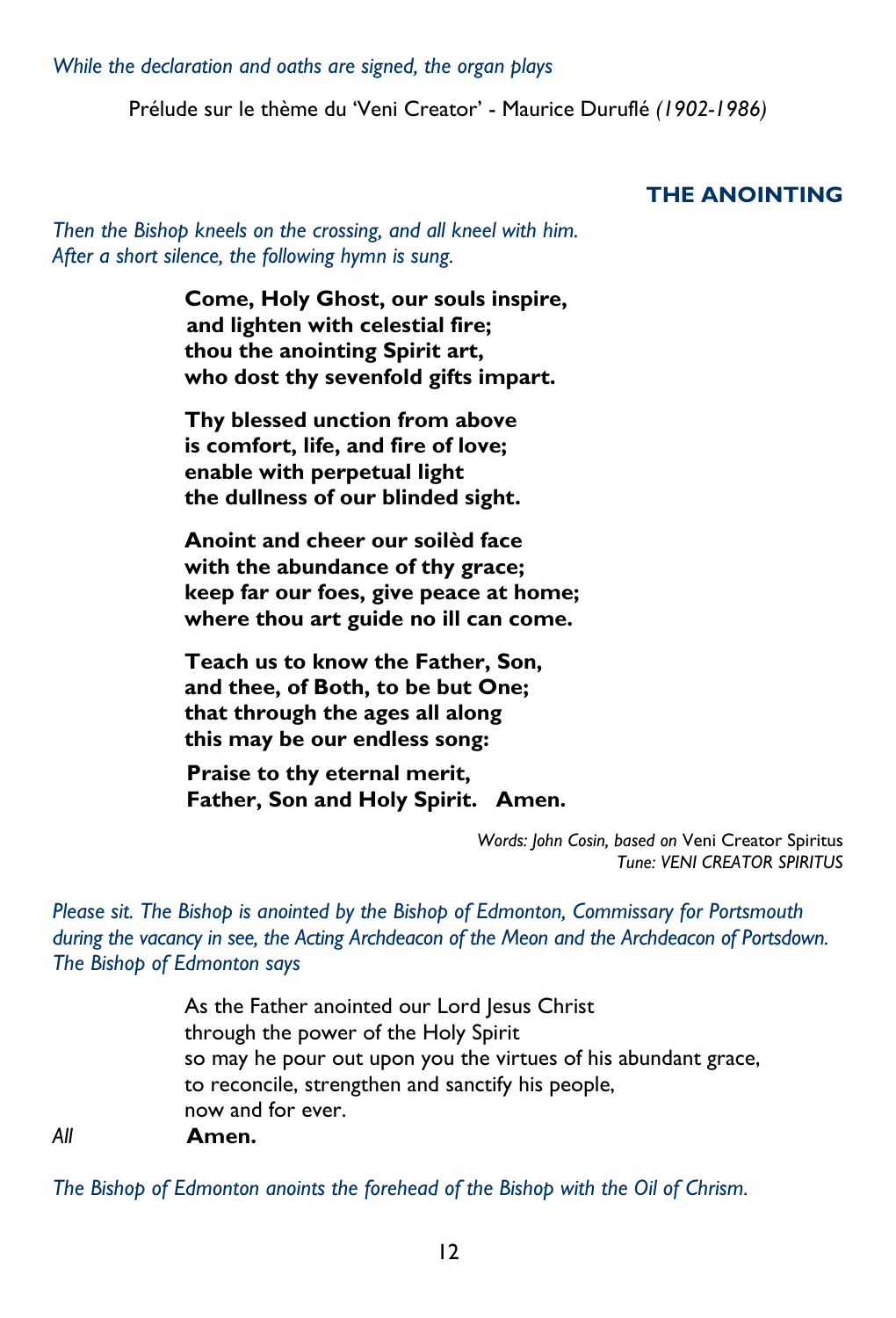Remember that at your baptism you were signed upon your forehead with the cross of Christ, that you might fight valiantly as his disciple against sin, the world and the devil, and remain faithful to him to the end of your life. As you teach and guide his flock, may God give you grace to continue in his way.

The Lord keep you and defend you *All* **now and for ever. Amen.**

## *The Acting Archdeacon of the Meon anoints the Bishop's left hand.*

Remember that when you were ordained deacon in the Church of God you were called to share in the ministry of Christ, who took the form of a servant, and came not to be served but to serve. He taught that he who would be great among us must be the servant of all. May God give you grace to continue in his way.

#### The Lord keep you and defend you *All* **now and for ever. Amen.**

## *The Archdeacon of Portsdown anoints the Bishop's right hand.*

Remember that when you were ordained priest in the Church of God, you were given care of the people in your charge: to watch over them, to absolve them and to bless them in God's name, and to proclaim the gospel of salvation. May God give you grace to continue in his way.

The Lord keep you and defend you *All* **now and for ever. Amen.**

## *Then the Acting Archdeacon of the Isle of Wight says*

Remember that the ring you wear on your right hand is a sign of authority. It is also a sign of trust that the waiting father places on the finger of his returning son. May God give you grace to continue in his way.

The Lord keep you and defend you *All* **now and for ever. Amen.**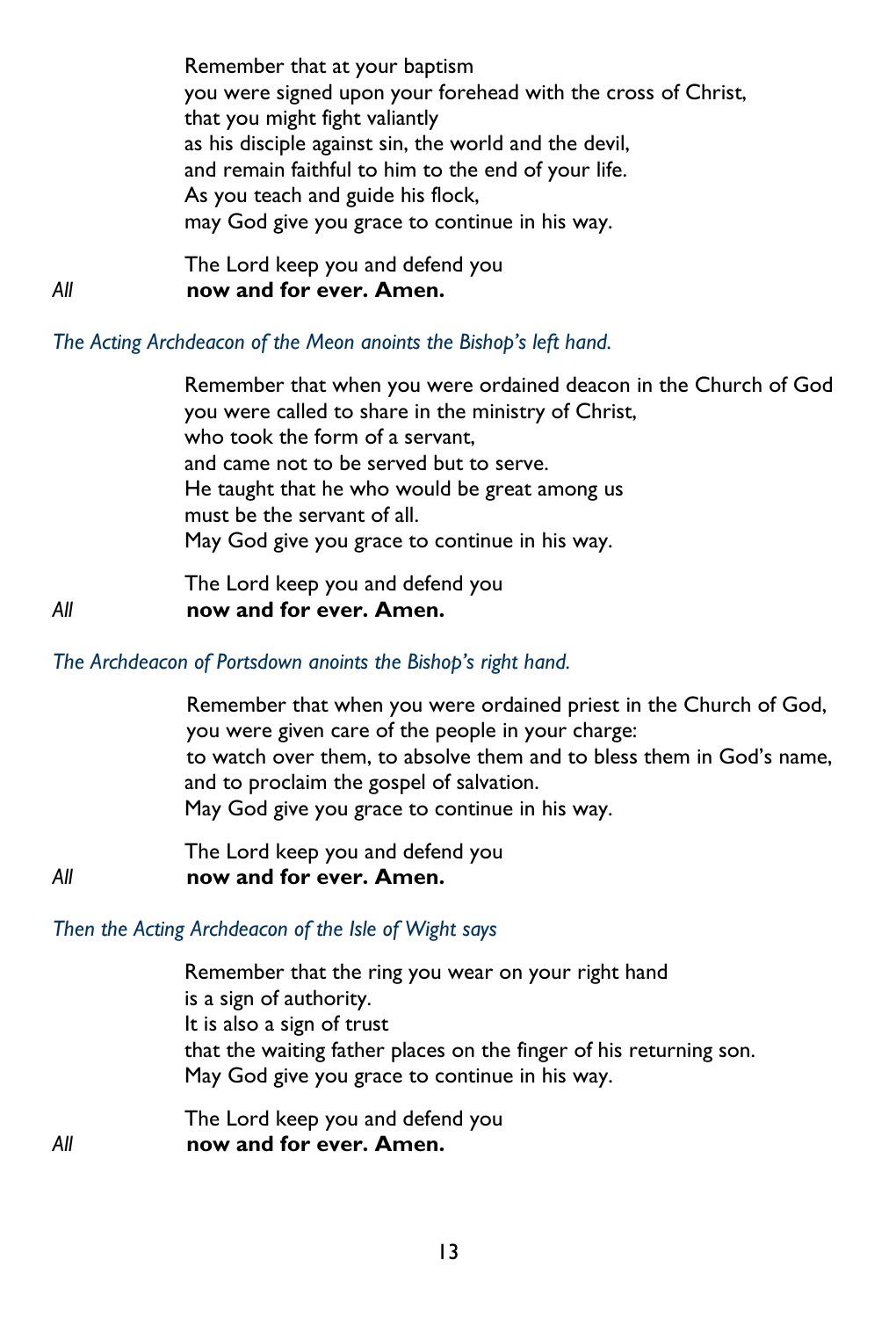## **THE CLOTHING**

*The Bishop is presented with his robes and episcopal insignia by Christina and Oren, the Head Girl and Head Boy of Charter Academy.*

*As the Bishop is presented with his pectoral cross, the Canon Precentor says:*

Jesus says, 'Whoever wants to be a follower of mine must take up his cross daily and follow me'. Wear this cross, in recognition of the one whose authority you have, and whose servant you are.

#### *As the Bishop is presented with the stole of the diocesan vestments, the Canon Chancellor says:*

Jesus says, 'Take my yoke upon you and learn of me'. Receive this stole as a token of your obedience to Christ, whose yoke is easy and burden light.

#### *As the Bishop is presented with the cope, Canon Nick Ralph says:*

Hear the words of the prophecy of Isaiah: 'The Spirit of the Lord is upon me because he has anointed me, and has sent me to bring good news to the oppressed, to provide for those who mourn a mantle of praise.' Receive this cope, as a token of your desire to bring God's love and joy to all you meet.

#### *As the Bishop is presented with the mitre, Canon Anthony Rustell says:*

Listen to the words from the Acts of the Apostles: 'Tongues, as of fire, appeared among them, and a tongue rested on each of them'. Receive this mitre, as a token of the apostolic ministry entrusted to you. May you be clothed with all the garments that suit God's chosen people, holy and beloved.

#### **THE ENTHRONEMENT**

#### *The Dean says to the Acting Archdeacon of Canterbury*

Archdeacon, I ask you to place Bishop Jonathan in his seat according to the mandate of the Archbishop of Canterbury.

*The Cathedral Chapter leads the Acting Archdeacon of Canterbury and the Bishop to the cathedra, as the Choir with Cathedral Sing and Choir Church sing.*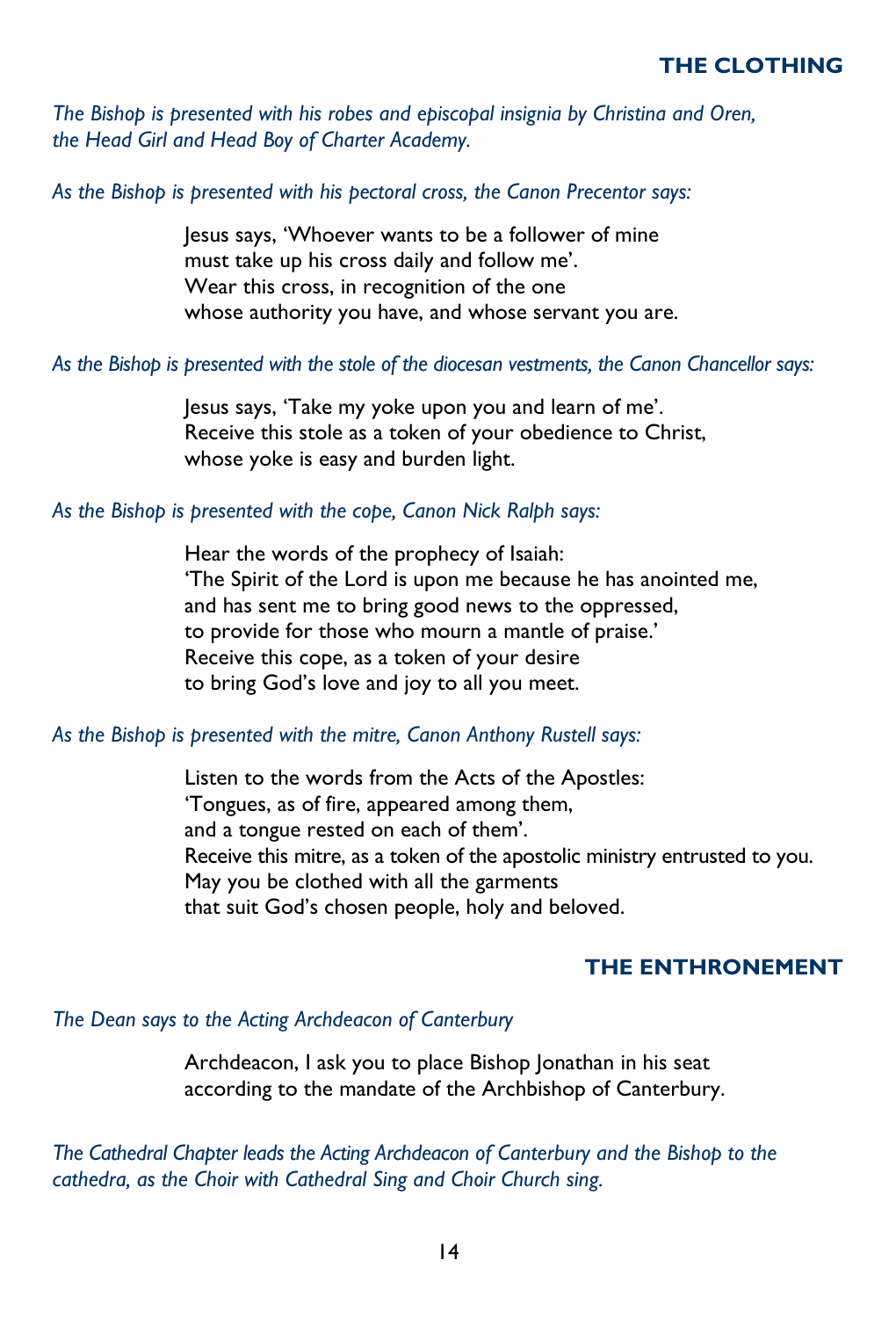*The Choir with Cathedral Sing and Choir Church premieres 'The Heaven of Heavens,' a new anthem composed for Choir Church by Richard Shephard shortly before his death last year. Richard Shephard had served as Chamberlain of York Minster.*

> The heaven of heavens cannot contain the universal Lord; yet he in humble hearts will deign to dwell and be adored.

Where'er ascends the sacrifice of fervent praise and prayer, or in the earth or in the skies, the heaven of God is there.

His presence there is spread abroad through realms, through worlds unknown; who seeks the mercies of his God is ever near his throne.

> *Words: William Drennan (1754-1820) Music: Richard Shephard (1949-2021)*

*Holding the Archbishop's Mandate, the Acting Archdeacon of Canterbury places the Bishop in his cathedra, saying*

By virtue of the Mandate of the Most Reverend Father in God Justin Portal by Divine Providence Lord Archbishop of Canterbury, I, Darren Noel Miller, Acting Archdeacon of the Cathedral and Metropolitical Church of Christ in Canterbury, induct and install you, Jonathan Hugh Frost, into the possession of the Bishopric of Portsmouth with its rights and dignities and all its opportunities for service; and I place you (*here the Bishop is seated*) in the Episcopal Seat of this Cathedral Church of St Thomas of Canterbury in the name of our Lord Jesus Christ. Amen.

*The Trumpets of Her Majesty's Royal Marines sound a fanfare.*

## *Oren, Head Boy of Charter Academy, stands before the Bishop and says*

Jesus said, 'Truly I tell you, whoever does not receive the kingdom of God as a little child will never enter it.' Bishop Jonathan, always remember that you are first a child of God.

#### *The Bishop says*

My brothers and sisters, you have heard the pattern of leadership given to us by our Lord Jesus Christ. Will you pray for me now and in the days to come, that I may know God's grace in the task which lies before me, and do all in his strength?

*All* **With the help of God, we will.**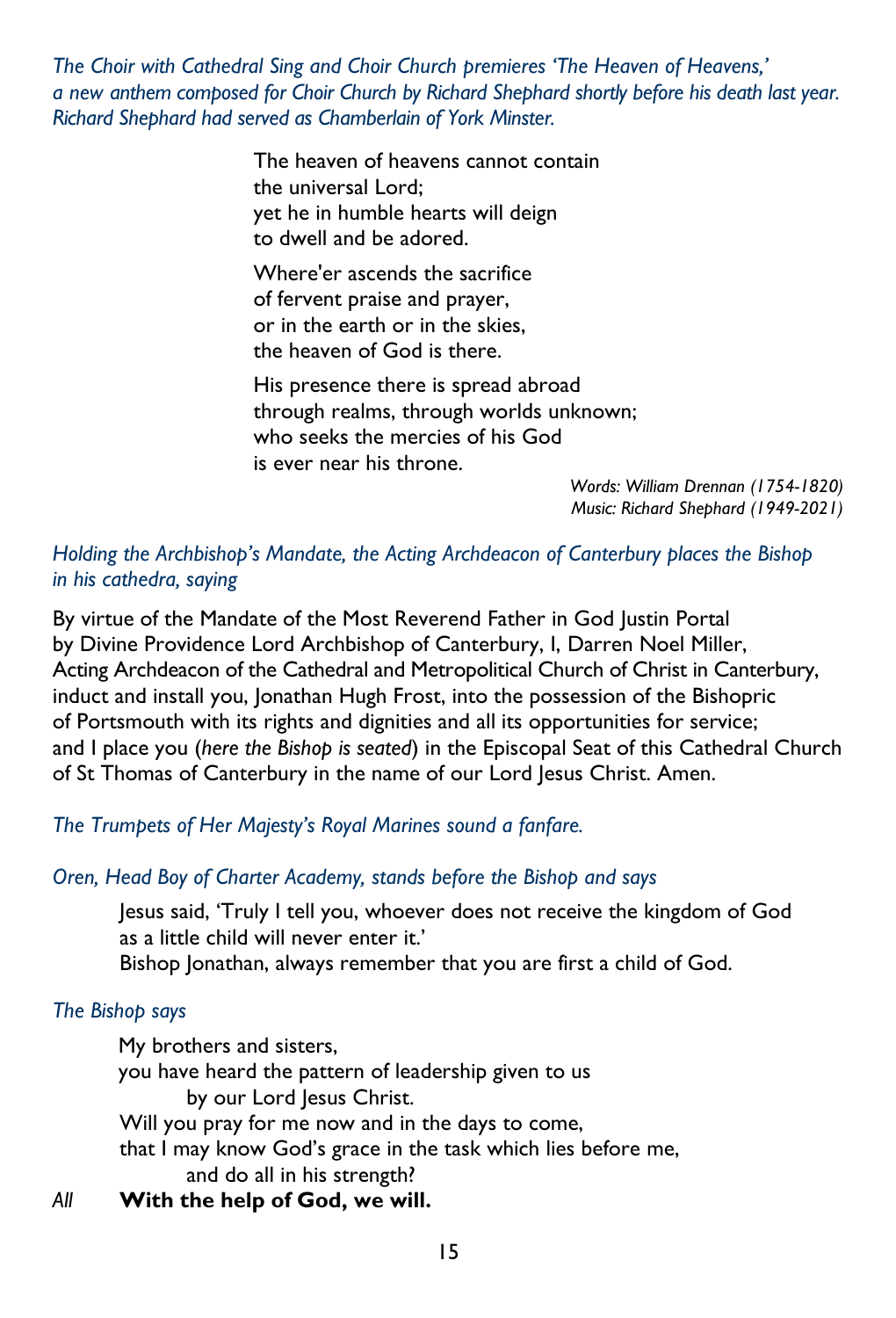## **THE PRESENTATION**

*The Choir sings* Blessèd City, Heavenly Salem*, during which the Bishop is welcomed by civic and ecclesiastical representatives from the Diocese and link churches, and by representatives of Educational partners and local Charities. Please remain seated.*

# *Escorted by the Dean:*

| Nigel Atkinson Esq.    |
|------------------------|
| Mrs Susie Sheldon      |
| Phillip Sykes Esq.     |
| Mr James Attrill       |
| Councillor Frank Jonas |

Her Majesty's Lord-Lieutenant of Hampshire Her Majesty's Lord-Lieutenant of the Isle of Wight **High Sheriff of Hampshire** High Sheriff of the Isle of Wight The Worshipful, the Lord Mayor of Portsmouth

# *Escorted by the Canon Chancellor:*

| Archbishop Cyril Kobina Ben-Smith        | Archbishop of Ghana                         |
|------------------------------------------|---------------------------------------------|
| Emeritus Bishop Tuulikki Koivunen Bylund | Vicar of the Swedish Church in London       |
| Canon PJ Smith                           | Dean of St John's Roman Catholic Cathedral, |
|                                          | representing the RC Bishop of Portsmouth    |
| The Venerable Andrew Hillier QHC         | Chaplain of the Fleet and Archdeacon for    |
|                                          | the Royal Navy                              |
| Sheikh Fazle Abbas Datoo                 | Resident Alim, Wessex Jamaat                |
|                                          |                                             |

#### *Escorted by Canon Anthony Rustell:*

| Vice-Chancellor, University of Portsmouth  |
|--------------------------------------------|
| Vice Principal, Charter Academy            |
| Head, Christ the King College, Newport     |
| Headteacher, St John's CE Primary, Gosport |
|                                            |

## *Escorted by Canon Nick Ralph:*

Ian Coombs *Diocesan Ambassador, The Children's Society* Anita Woodcock *Chair of Trustees, Home Start, Portsmouth* Carole Damper MBE *CEO, The Roberts Centre* Ruth White *Chief Executive, Rowans Hospice*

## *The Choir sings.*

Blessèd city, heavenly Salem, vision dear of peace and love, who of living stones art builded in the height of heaven above, and by angel hands apparelled, as a bride doth earthward move.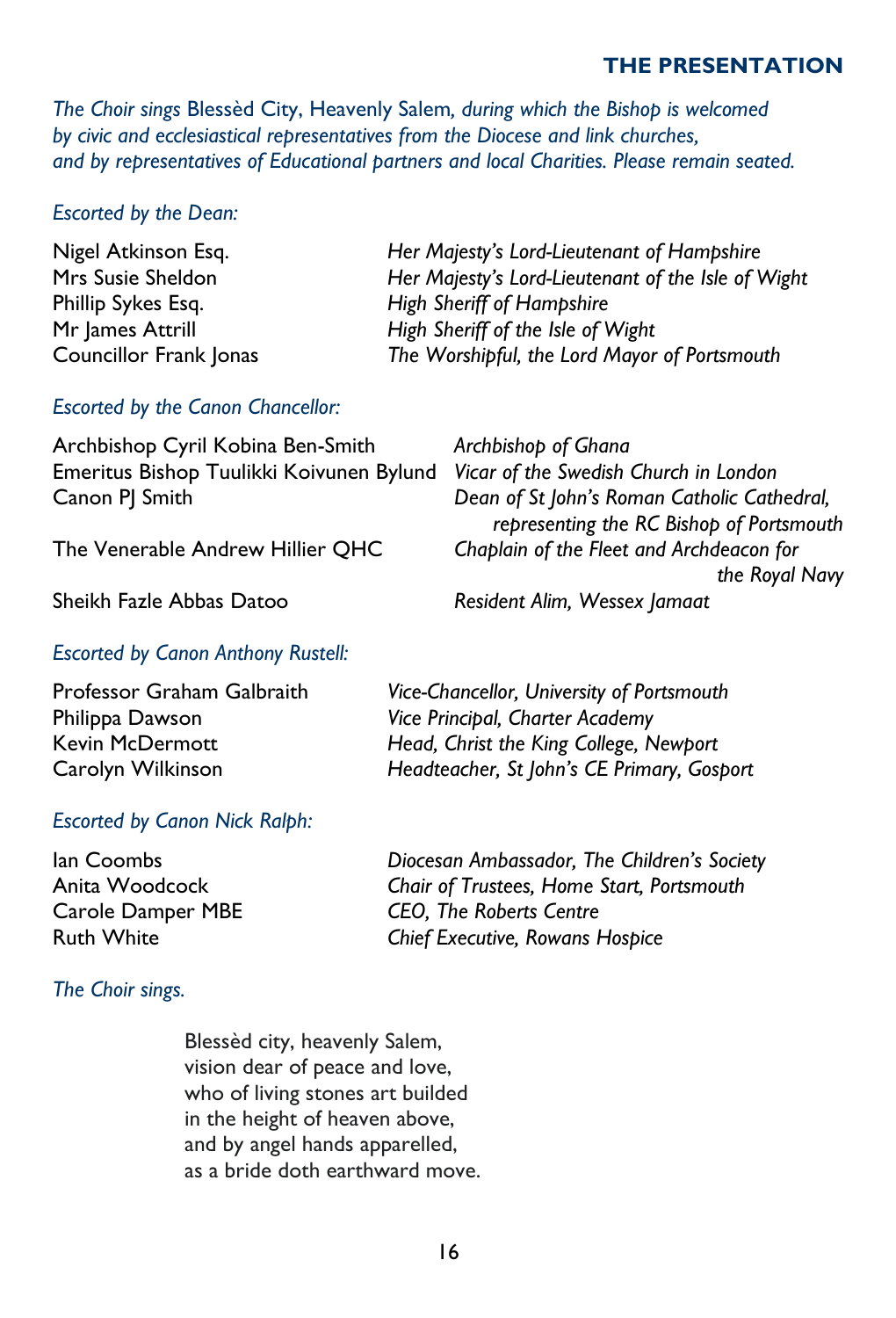Out of heaven from God descending, new and ready to be wed to thy Lord, whose love espoused thee, fair adorned shalt thou be led; all thy gates and all thy bulwarks of pure gold are fashionèd.

Bright thy gates of pearl are shining; they are open evermore; and their well-earned rest attaining thither faithful souls do soar, who for Christ's dear Name in this world pain and tribulation bore.

Many a blow and biting sculpture polished well those stones elect, in their places now compacted by the heavenly Architect, nevermore to leave the temple which with them the Lord hath decked.

To this temple, where we call thee, come, O Lord of hosts, today; with thy wonted loving kindness, hear thy servants as they pray; and thy fullest benediction shed within its walls alway.

> *Words: Urbs Beata Jerusalem (tr. John Mason Neale) Music: Edward Bairstow (1874-1946)*

*Please stand. At the cathedra, the Dean presents the Bishop to the whole congregation.*

My brothers and sisters in Christ, I present to you Jonathan, our Bishop and Father in God, anointed and enthroned. Receive him with love and joy.

*All* **Amen.**

*All are invited to greet the Bishop with applause.*

*Please remain standing to sing the hymn. The Bishop greets immediate family and friends.*

> **O thou who camest from above the pure celestial fire to impart, kindle a flame of sacred love on the mean altar of my heart.**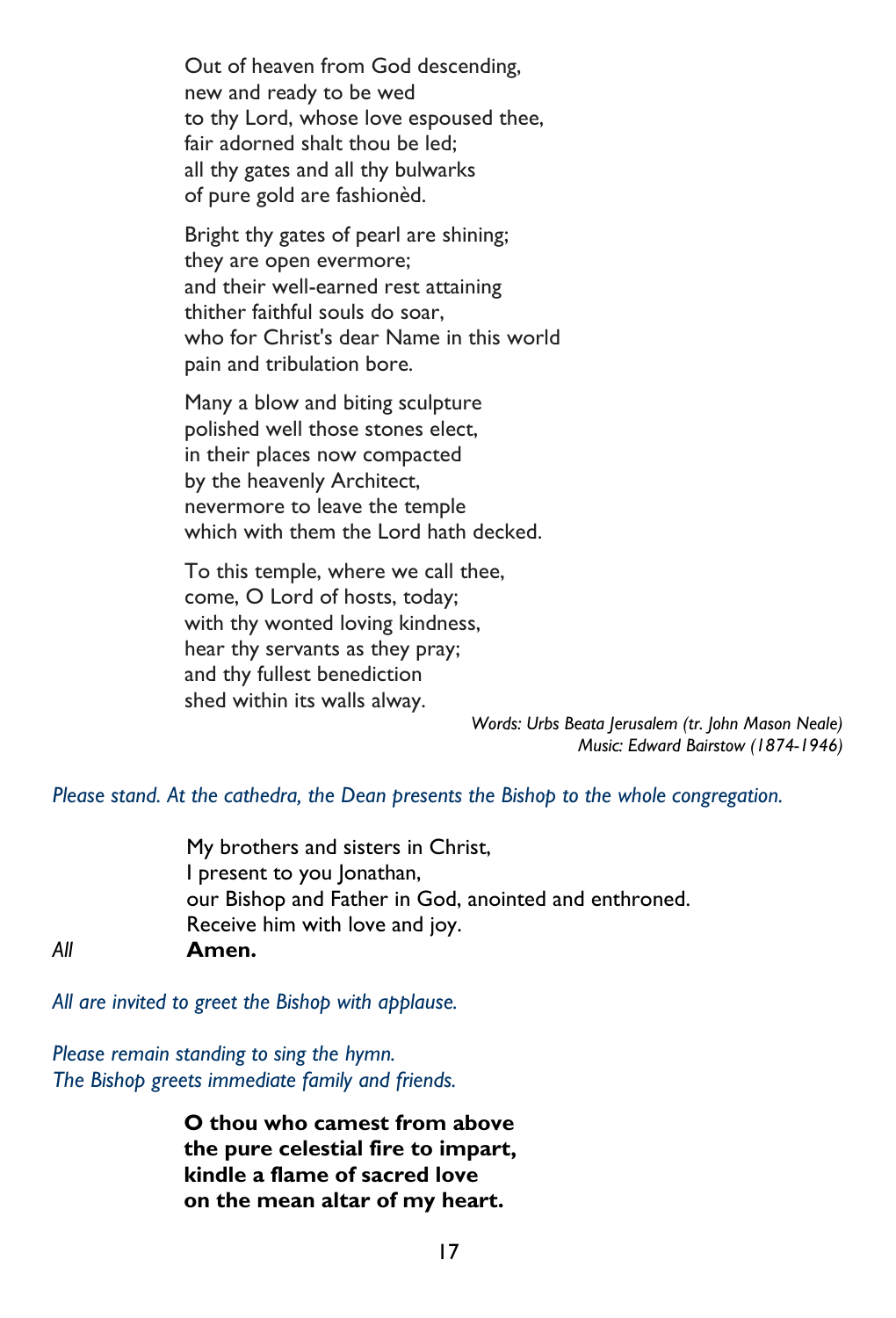**There let it for thy glory burn with inextinguishable blaze, and trembling to its source return in humble prayer and fervent praise.**

**Jesus, confirm my heart's desire to work and speak and think for thee; still let me guard the holy fire and still stir up thy gift in me.**

**Ready for all thy perfect will, my acts of faith and love repeat, till death thy endless mercies seal, and make the sacrifice complete.** 

> *Words: Charles Wesley (1707-1788) Tune: HEREFORD*

#### **THE COLLECT**

*Please remain standing, if you are able to. The Bishop says*

Let us pray.

Almighty God, who called your Church to bear witness that you were in Christ reconciling the world to yourself: help us to proclaim the good news of your love, that all who hear it may be drawn to you; through him who was lifted up on the cross and reigns with you in the unity of the Holy Spirit, one God, now and for ever. *All* **Amen.**

#### *Please sit.*

## **RESPONSORIAL PSALM: Psalm 23**

 *led by Christina, Head Girl of Charter Academy*

*The response to the psalm is:*

I will dwell in the house of the Lord for ever. *All* **I will dwell in the house of the Lord for ever.**

> The Lord is my shepherd; therefore can I lack nothing. He makes me lie down in green pastures and leads me beside still waters. *Response.*

> He shall refresh my soul and guide me in the paths of righteousness for his name's sake. *Response.*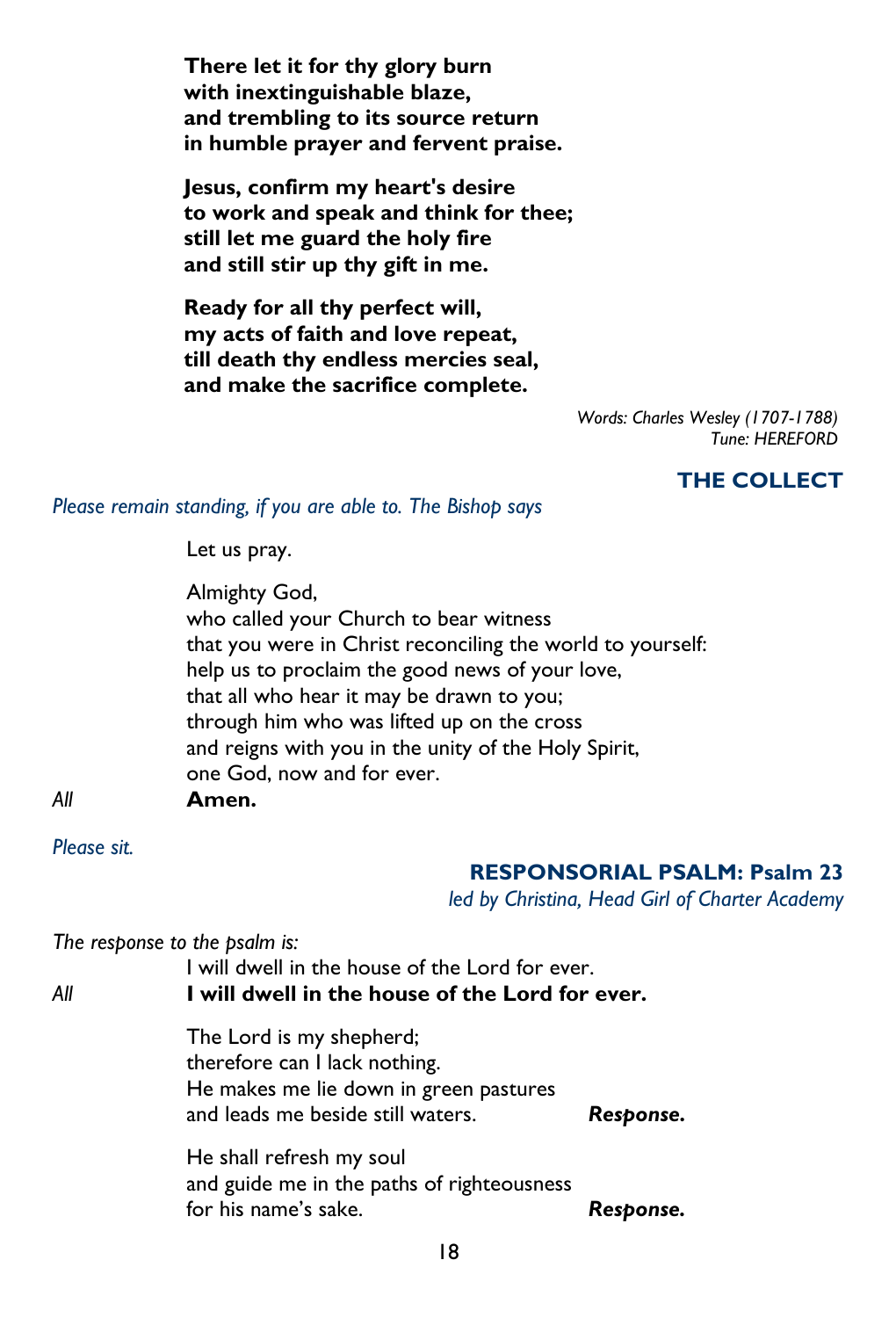Though I walk through the valley of the shadow of death, I will fear no evil; for you are with me; your rod and your staff, they comfort me. *Response.*

 You spread a table before me in the presence of those who trouble me; you have anointed my head with oil and my cup shall be full. **Response.** 

Surely goodness and loving mercy shall follow me all the days of my life, and I will dwell in the house of the Lord for ever.

*Response.*

#### *Please remain seated as the Choir sings.*

Let all the world in every corner sing, 'My God and King!' The heavens are not too high, his praise may thither fly; the earth is not too low, his praises there may grow. Let all the world in every corner sing, 'My God and King!'

Let all the world in every corner sing, 'My God and King!' The Church with psalms must shout, no door can keep them out, but above all, the heart must bear the longest part. Let all the world in every corner sing. 'My God and King!'

> *Words: George Herbert (1593-1632) Music: Ralph Vaughan Williams (1872-1958)*

*Please stand to greet the Gospel. Children from Choir Church and Cathedral Sing will carry candles to accompany the Gospel, as it is carried into our midst.*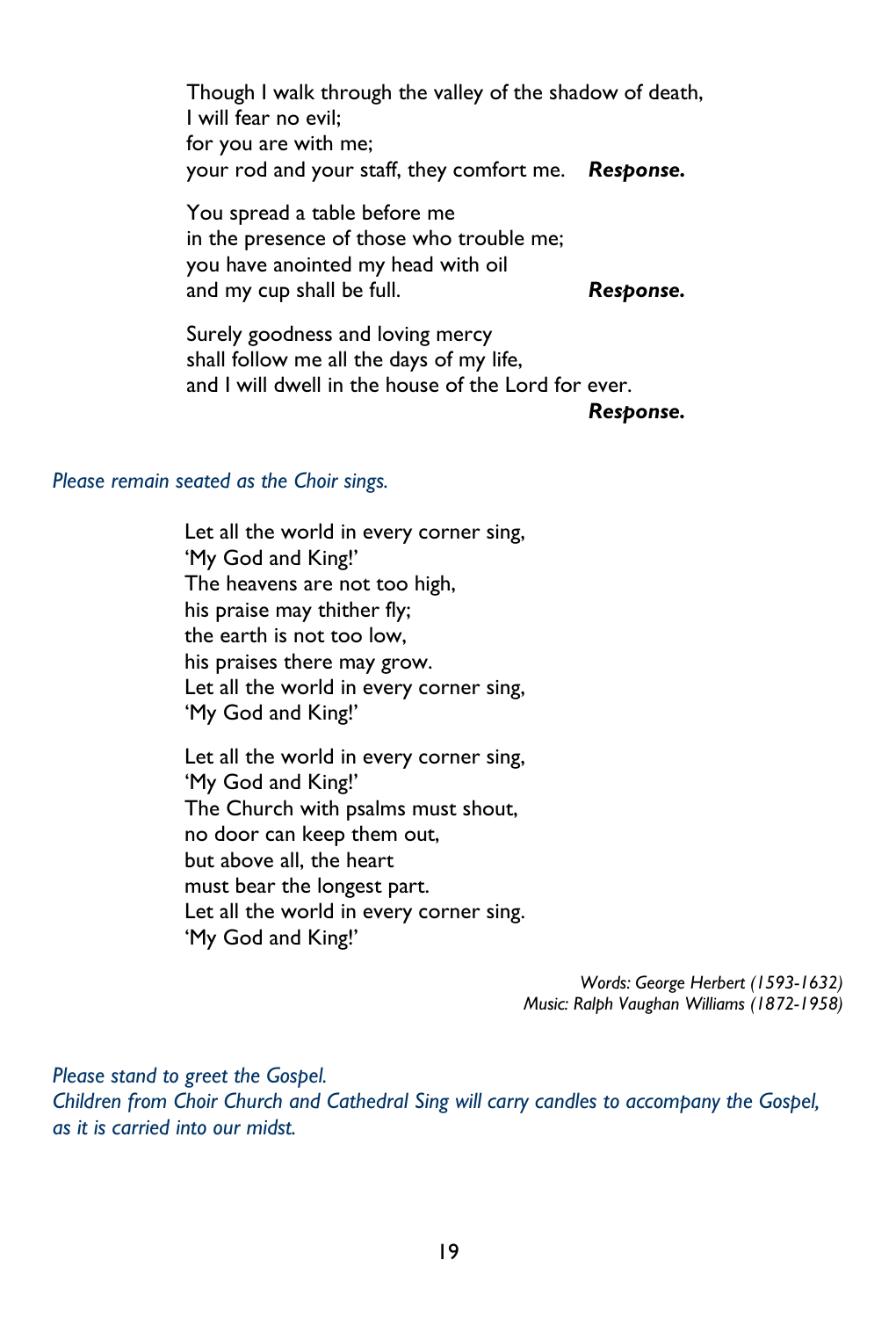*read by the Revd Rajiv Sidhu, Assistant Curate at St Mary's, Portsea.*

The Lord be with you

## *All* **and also with you.**

Hear the Gospel of our Lord Jesus Christ according to John. *All* **Glory to you, O Lord.**

Jesus went to the other side of the Sea of Galilee, also called the Sea of Tiberias. A large crowd kept following him, because they saw the signs that he was doing for the sick. Jesus went up the mountain and sat down there with his disciples. Now the Passover, the festival of the Jews, was near. When he looked up and saw a large crowd coming towards him, Jesus said to Philip, 'Where are we to buy bread for these people to eat?' He said this to test him, for he himself knew what he was going to do. Philip answered him, 'Six months' wages would not buy enough bread for each of them to get a little.' One of his disciples, Andrew, Simon Peter's brother, said to him, 'There is a boy here who has five barley loaves and two fish. But what are they among so many people?'

Jesus said, 'Make the people sit down.' Now there was a great deal of grass in the place; so they sat down, about five thousand in all. Then Jesus took the loaves, and when he had given thanks, he distributed them to those who were seated; so also the fish, as much as they wanted. When they were satisfied, he told his disciples, 'Gather up the fragments left over, so that nothing may be lost.'

So they gathered them up, and from the fragments of the five barley loaves, left by those who had eaten, they filled twelve baskets. When the people saw the sign that he had done, they began to say, 'This is indeed the prophet who is to come into the world.' *(6.1-14)*

This is the Gospel of the Lord. *All* **Praise to you, O Christ.**

# **THE SERMON**

*After the introductory sentence, please sit.*

*After the sermon, the Bishop kneels before the principal altar as the following chant is sung. (The words 'Jésus ma joie' have been chosen by Bishop Jonathan to be the inscription engraved around his own pastoral staff.)*

> **Jésus ma joie, mon esperance et ma vie, ma joie, mon esperance et ma vie.** *Jesus my joy, my hope and my life.*

> > *Words & music: Jacques Berthier © Ateliers et Presses de Taizé*

*Music printed overleaf.*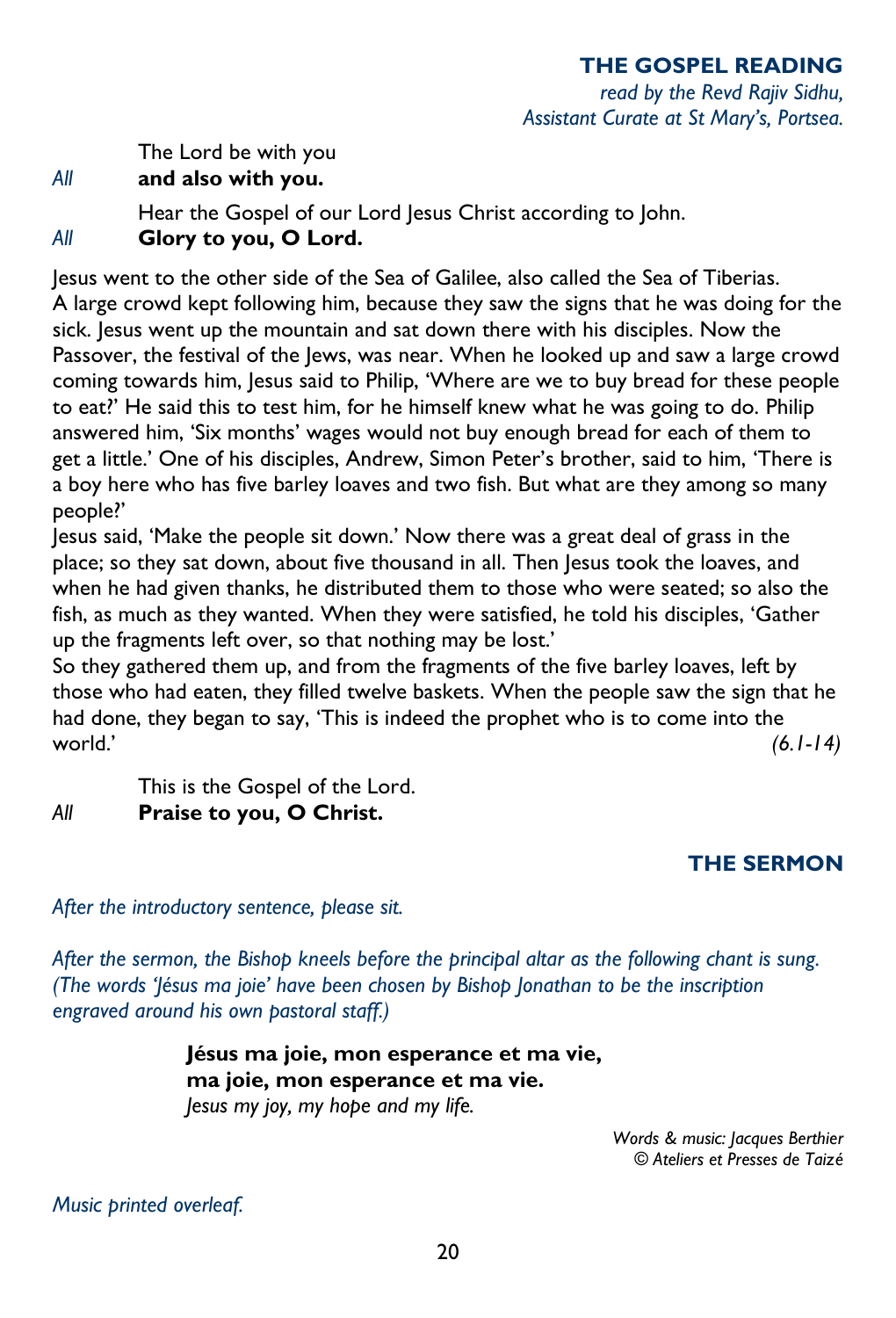

*Then please continue to sit or kneel for the Intercessions.*

**THE PRAYERS OF INTERCESSION** *led by Canon Bob White, Chair of the Diocesan Synod House of Clergy, and Victoria James, Diocesan Secretary.*

*The Bishop introduces the Intercessions. Please join in the sung response.*

In the power of the Spirit, and in union with Christ, let us pray to our heavenly Father for the world entrusted to us…



Eternal God, we give you thanks for your overflowing love, poured out for us in Jesus Christ our Lord. Help each one of us to be channels of your love for a world that is hungry for hope and healing. We give you thanks for bringing us together today in faith, celebration and commitment. Bless Jonathan our Bishop with your abundant grace, and all who will minister with him in this Diocese.

#### *Response: Lord, in your mercy, hear our prayer.*

Lord Jesus, Good Shepherd, we give you thanks for all who enable us to recognise the gifts we have to offer and how we can work with you to make amazing things happen. Guide all young people to discover their potential and discover the part that only they can play to fulfil your purposes of love for all your children.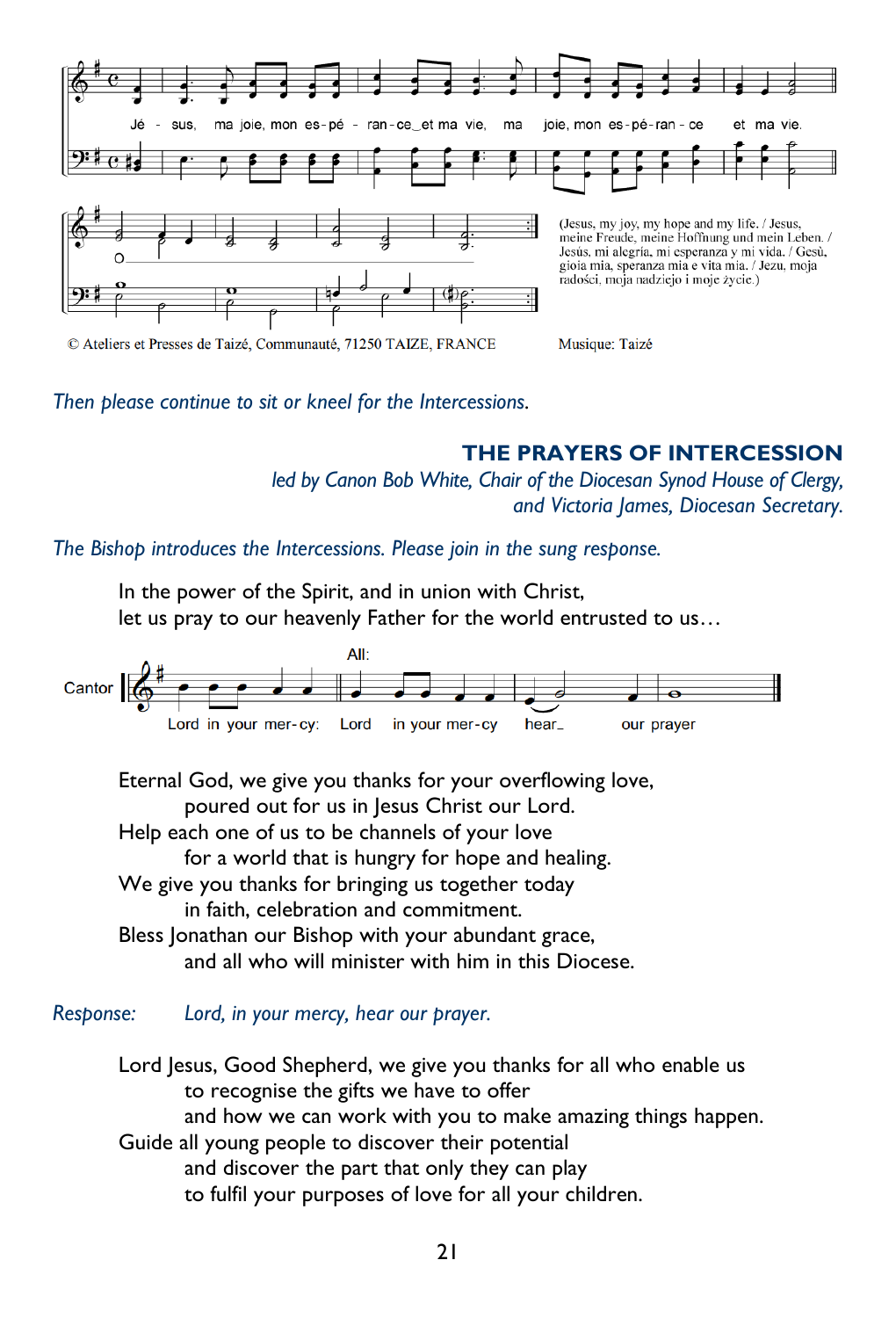#### *Response: Lord, in your mercy, hear our prayer.*

Spirit of beauty, breathe your light and peace into every heart that feels helpless, disillusioned or despairing.

As you moved over the waters in the beginning of creation, so move now among nations and peoples to still hatred and violence. We pray for the work of peacekeepers and peacemakers especially those so urgently seeking an end to the war in Ukraine, that they may be blessed, and inspired with your wisdom.

*Response: Lord, in your mercy, hear our prayer.*

Lord of life, we remember all your faithful ones, in whose footsteps we follow, and all the communities of which we have been part. As we look to a new future, deal gently with all who are anxious, all whose confidence has been tested by the pandemic. Give your comfort and consolation to those who mourn. Help us all to let go into new life, knowing that an abundance of generosity and joy awaits us and all your people, in your kingdom.

*Response: Lord, in your mercy, hear our prayer.*

#### *The Bishop concludes the Intercessions with the Lord's Prayer.*

Let us pray with confidence as our Saviour has taught us.

**Our Father, who art in heaven, hallowed be thy name; thy kingdom come, thy will be done, on earth as it is in heaven. Give us this day our daily bread. And forgive us our trespasses as we forgive those who trespass against us. And lead us not into temptation; but deliver us from evil. For thine is the kingdom, the power and the glory, for ever and ever. Amen.**

*Please stand to sing the hymn, at the end of which the Bishop moves to the Principal altar.*

**Angel-voices, ever-singing round thy throne of light, angel-harps for ever ringing, rest not day or night; thousands only live to bless thee, and confess thee Lord of might.**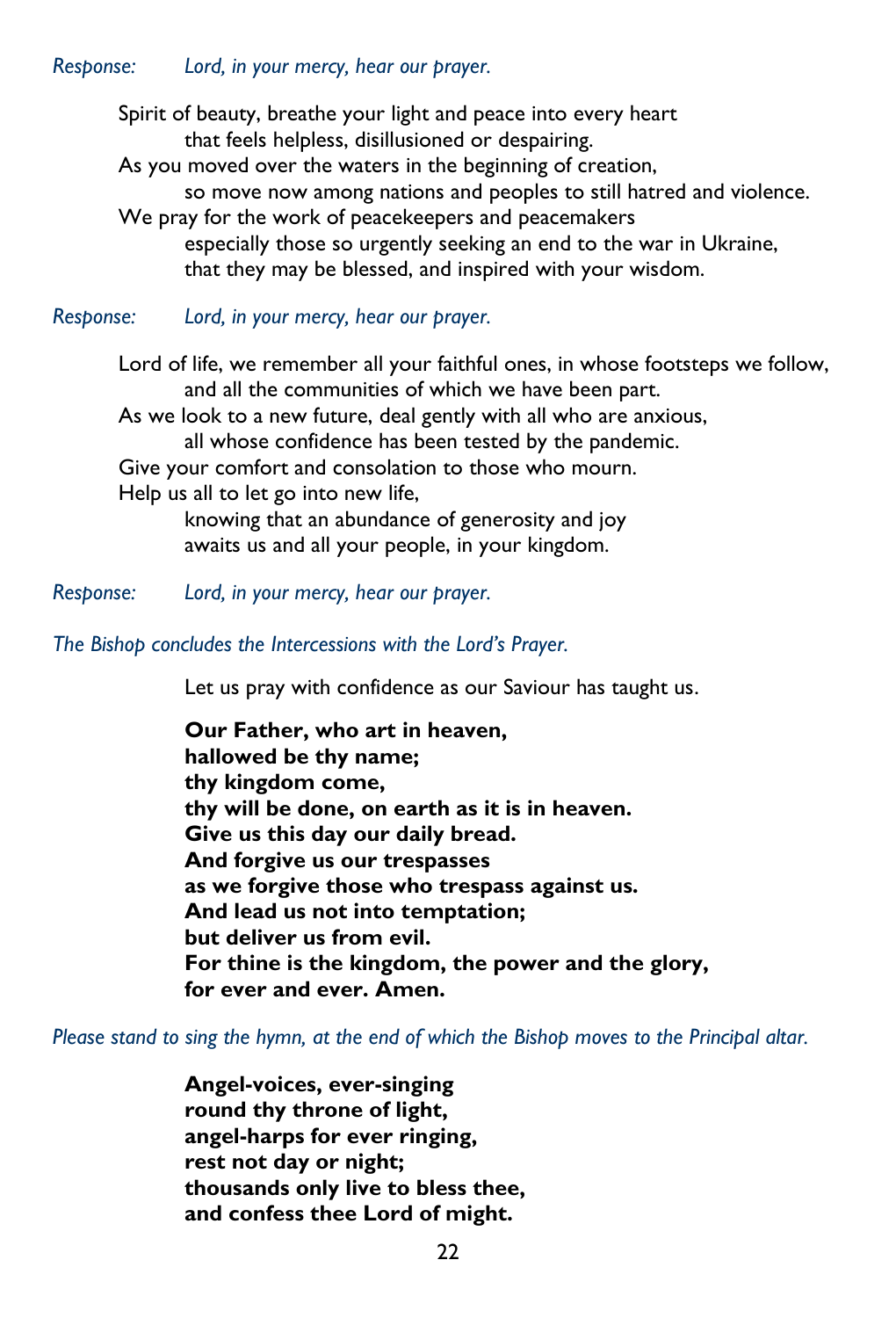**Thou who art beyond the farthest mortal eye can scan, can it be that thou regardest songs of sinful man? Can we know that thou art near us and wilt hear us? Yes, we can.**

**For we know that thou rejoicest o'er each work of thine; thou didst ears and hands and voices for thy praise design; craftsman's art and music's measure for thy pleasure all combine.**

**In thy house, great God, we offer of thine own to thee; and for thine acceptance proffer all unworthily, hearts and minds and hands and voices in our choicest psalmody.**

**Honour, glory, might and merit thine shall ever be, Father, Son and Holy Spirit, blessèd Trinity. Of the best that thou hast given earth and heaven render thee.**

> *Words: F. Pott (1832-1909) alt. Tune: ANGEL VOICES*

*Please remain standing, if you are able to.*

*Debbie Sutton, Chair of the Diocesan Synod House of Laity, presents the Bishop with the Diocesan crozier taken up from the Principal altar, where it was laid by Bishop Christopher Foster at his farewell service, saying*

Receive this pastoral staff. Keep watch over the flock of which God has appointed you shepherd. Encourage the faithful, restore the lost, build up the body of Christ, for the sake of him who gave his life for the sheep, Jesus Christ our Lord. *All* **Amen.**

*Please remain standing as the Bishop gives the blessing.*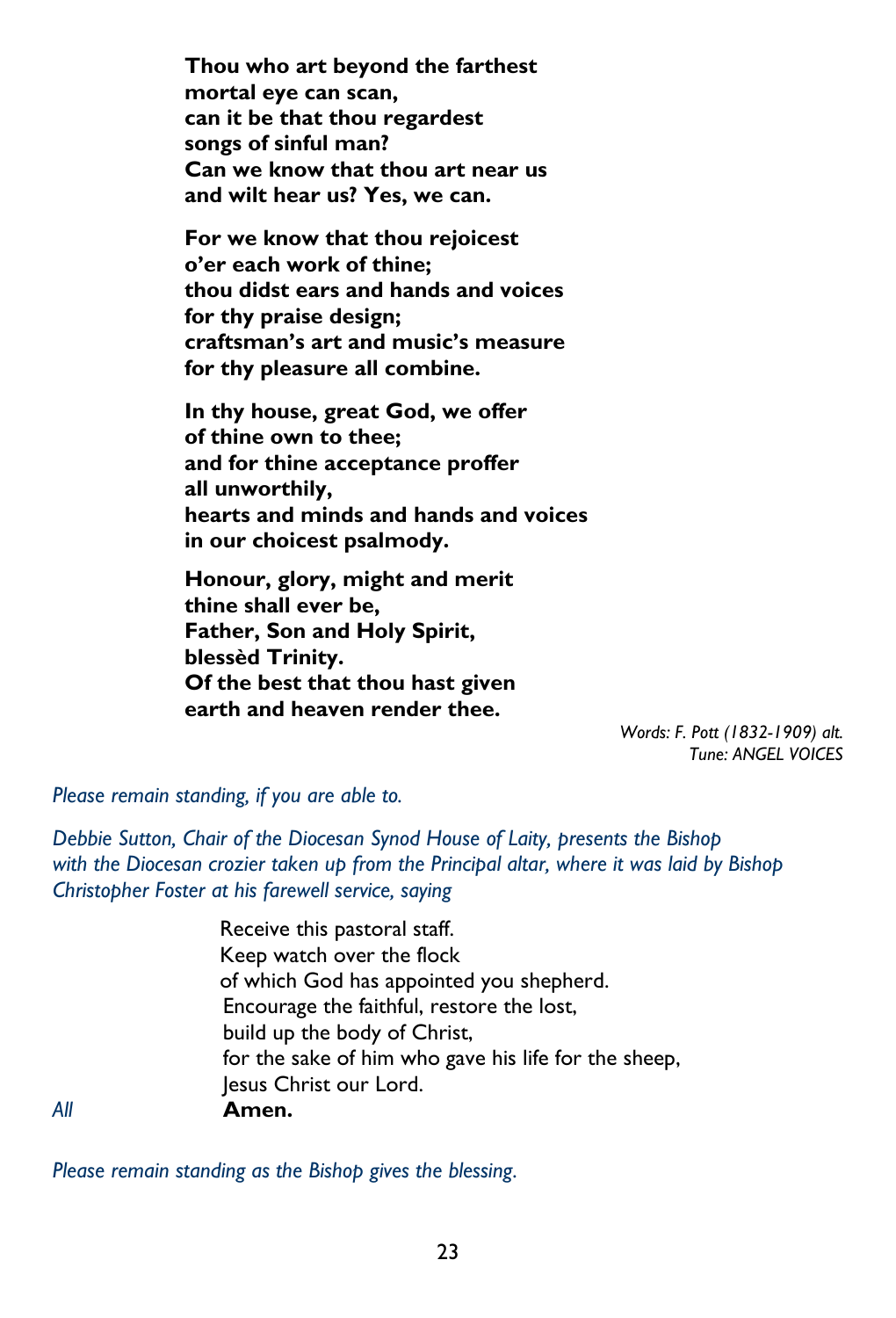## **THE BLESSING**

| All | The Lord be with you<br>and also with you.                                                                                                                                                                                                                                                                                  |
|-----|-----------------------------------------------------------------------------------------------------------------------------------------------------------------------------------------------------------------------------------------------------------------------------------------------------------------------------|
| All | Blessed be the name of the Lord<br>both now and for ever.                                                                                                                                                                                                                                                                   |
| All | Our help is in the name of the Lord<br>who made heaven and earth.                                                                                                                                                                                                                                                           |
|     | May God the Father pour upon you the blessing of peace;<br>may Christ the Son nourish you in the life of righteousness;<br>may the Holy Spirit kindle in you the fire of his love,<br>that God may perfect in you the image of his glory;<br>and the blessing of God almighty,<br>the Father, the Son, and the Holy Spirit, |
| All | be among you and remain with you always.<br>Amen.                                                                                                                                                                                                                                                                           |

*The service ends with the blessing of the City and Diocese from the Green at the West end of the Cathedral. The Bishop leads the children who have participated in the service and the Cathedral procession out through the West doors.*

*Please join in singing, and follow outside when directed to move by the stewards.*

*Bless the Lord, O my soul, O my soul, worship his holy name. Sing like never before, O my soul; I'll worship your holy Name.*

**The sun comes up, it's a new day dawning,** 

**it's time to sing your song again.** 

**Whatever may pass and whatever lies before me,** 

**let me be singing when the evening comes.**

*Bless the Lord, O my soul . . .*

**You're rich in love and you're slow to anger. Your name is great and your heart is kind. For all your goodness I will keep on singing: ten thousand reasons for my heart to find.**

*Bless the Lord, O my soul . . .* 

**And on that day when my strength is failing, the end draws near and my time has come; still my soul will sing your praise unending: ten thousand years and then forevermore.**

*Bless the Lord, O my soul . . .*

*Bless the Lord, O my soul . . .*

*Jona Myrin, Matt Redman 2011 Thankyou Music, Atlas Mountain Songs*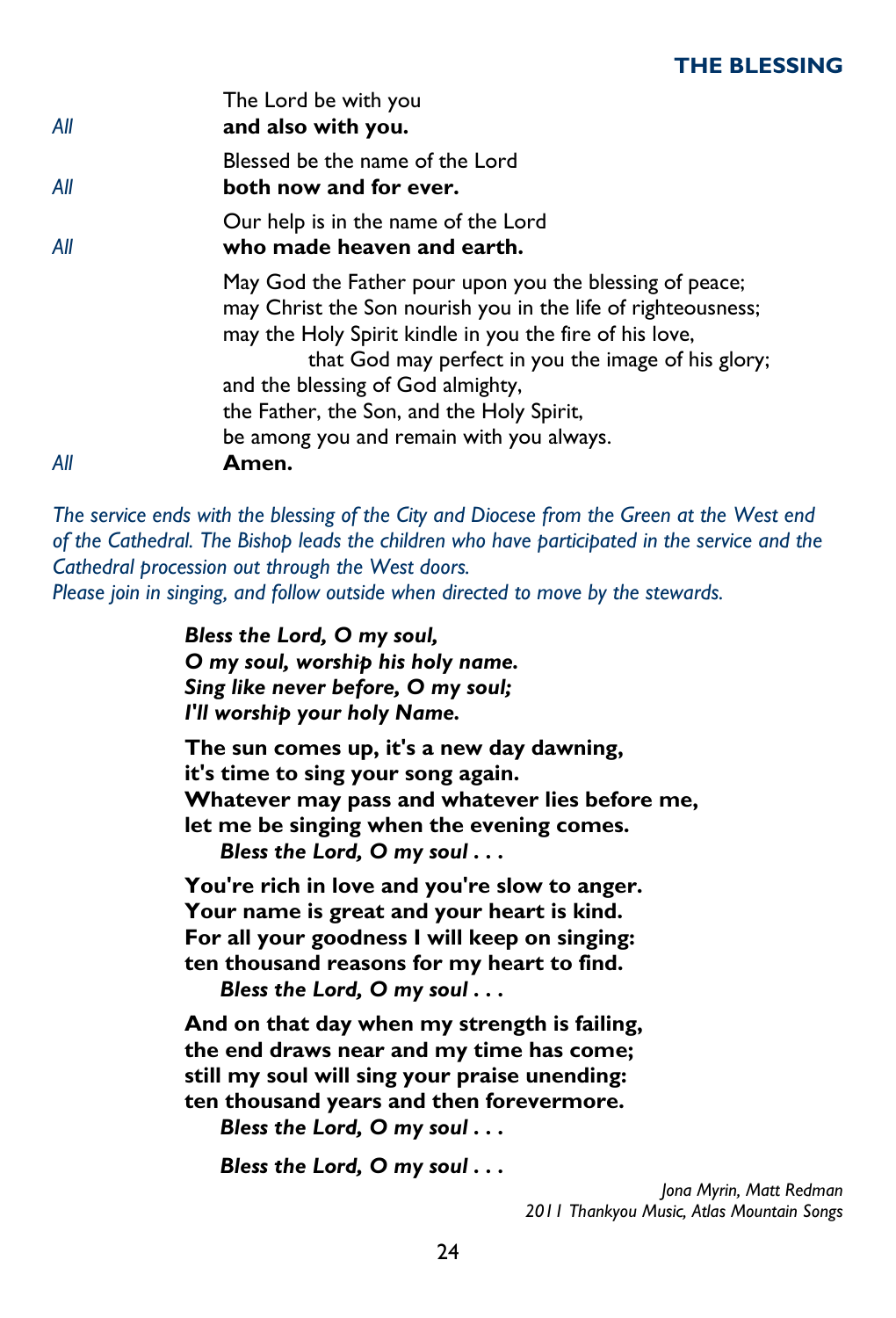**May our homes be filled with dancing, may our streets be filled with joy. May injustice bow to Jesus, as the people turn to pray.** 

*From the mountains to the valleys hear our praises rise to you, from the heavens to the nations hear our singing fill the air.* 

**May your light shine in the darkness, as we walk before the cross. May your glory fill the whole earth, as the waters o'er sea.** 

*From the mountains to the valleys . . .*

*From the mountains to the valleys . . .*

*Reuben Morgan 1998 Hillsong Music Publishing Australia*

**All my days I will sing this song of gladness, give my praise to the Fountain of delights; for in my helplessness you heard my cry, and waves of mercy poured down on my life.**

**I will trust in the cross of my Redeemer, I will sing of the blood that never fails; of sins forgiven, of conscience cleansed, of death defeated and life without end.**

*Beautiful Saviour, Wonderful Counsellor, clothed in majesty, Lord of history, you're the Way, the Truth, the Life; Star of the Morning, glorious in holiness, you're the Risen One, heaven's Champion and you reign, you reign over all.*

**I long to be where the praise is never-ending, yearn to dwell where the glory never fades; where countless worshippers will share one song, and cries of 'worthy' will honour the Lamb!**

*Beautiful Saviour, Wonderful Counsellor . . .*

*Beautiful Saviour, Wonderful Counsellor . . .*

*Stuart Townend 1998 Thankyou Music*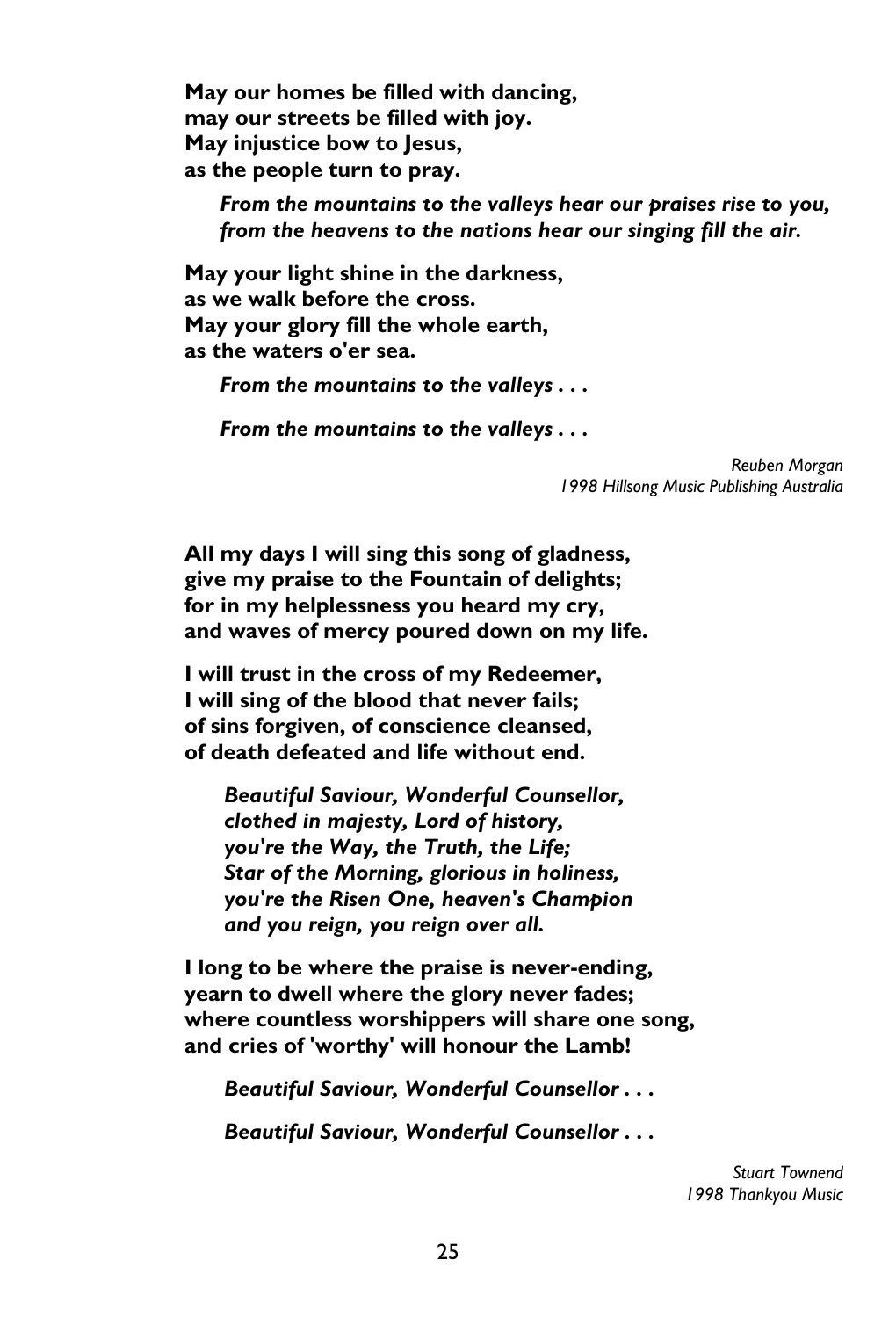**In my wrestling and in my doubts, in my failures you won't walk out; your great love will lead me through you are the peace in my troubled sea -** *Whoa oh –* **You are the peace in my troubled sea.**

**In the silence you won't let go, in the questions your truth will hold. Your great love will lead me through you are the peace in my troubled sea -** *Whoa oh –* **You are the peace in my troubled sea.**

*My Lighthouse, my Lighthouse, shining in the darkness I will follow you - oh My Lighthouse, my Lighthouse, I will trust the promise you will carry me safe to shore, safe to shore, safe to shore, safe to shore.*

**I won't fear what tomorrow brings, with each morning I'll rise and sing. My God's love will lead me through you are the peace in my troubled sea -** *Whoa oh –* **You are the peace in my troubled sea.** *My Lighthouse, my Lighthouse . . .*

**Fire before us, you're the brightest, you will lead us through the storms.** *(Repeat) My Lighthouse, my Lighthouse . . .* 

> *Chris Llewellyn, Gareth Gilkeson 2013 Thankyou Music*

*When the congregation is gathered on the Green, a Fanfare is sounded.*

*The Bishop blesses the City and Diocese.*

God bless this City and Diocese of Portsmouth, and all who live and work here. May God visit you with mercy, surround you with love, and fill your hearts with courage, strength and peace; and the blessing of God almighty, the Father, the Son, and the Holy Spirit, be among you and remain with you always. *All* **Amen.**

#### **VOLUNTARY**

Marche Pontificale – Charles-Marie Widor *(1844-1937)*